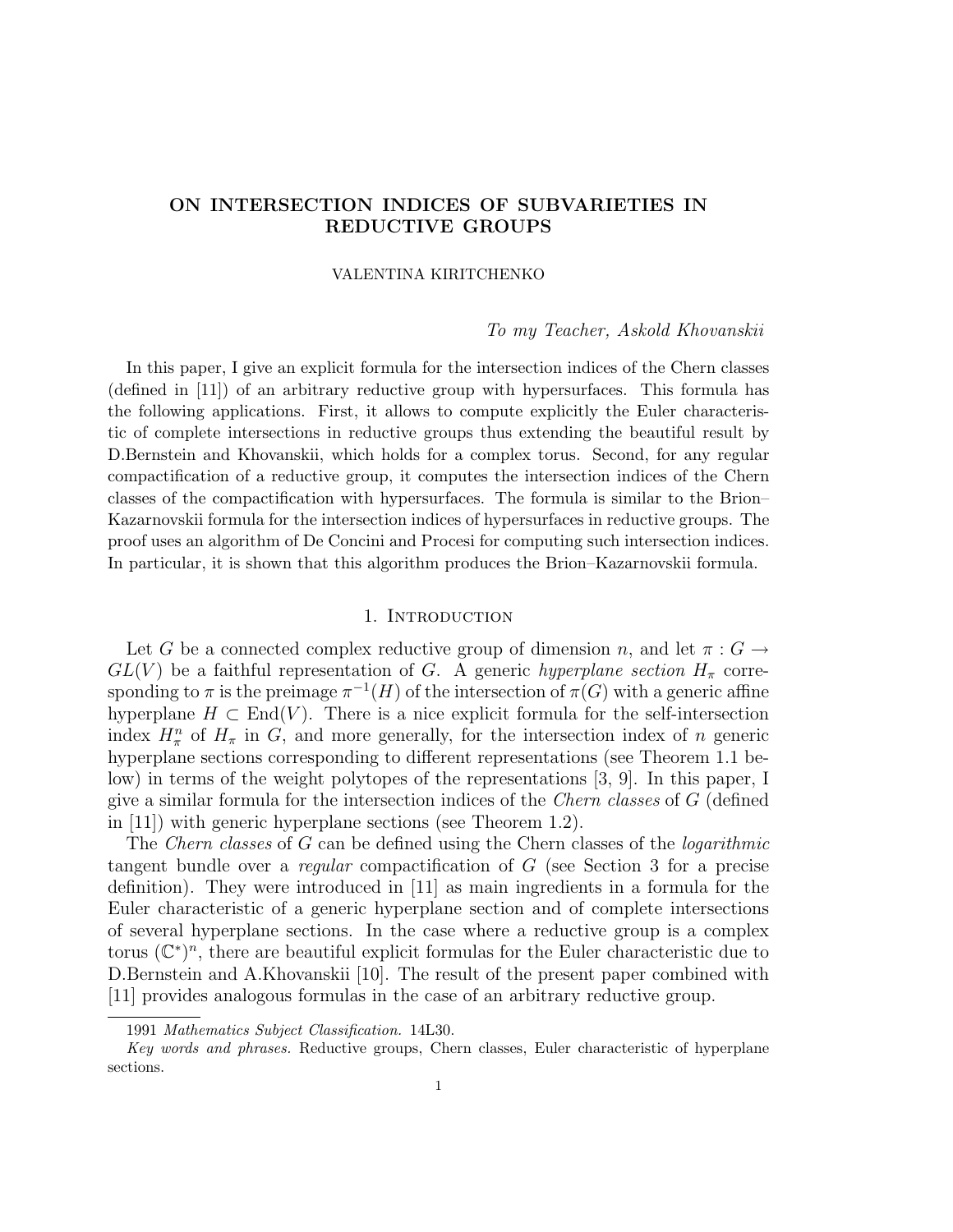#### 2 VALENTINA KIRITCHENKO

Denote by k the rank of  $G$ , i.e. the dimension of a maximal torus in  $G$ . Only the first  $(n-k)$  Chern classes are not trivial [11]. These Chern classes are elements of the ring of conditions of G, which was introduced by C.De Concini and C.Procesi [7] (see also Subsection 2.4 for a brief reminder). They can be represented by subvarieties  $S_1, \ldots, S_{n-k} \subset G$ , where  $S_i$  has codimension i. All enumerative problems for G, such as the computation of the intersection index  $S_i H_{\pi}^{n-i}$ , make sense in the ring of conditions.

First, I recall the usual Brion–Kazarnovskii formula for the intersection indices of hyperplane sections. Choose a maximal torus  $T \subset G$ , and denote by  $L_T$  its character lattice. Choose also a Weyl chamber  $\mathcal{D} \subset L_T \otimes \mathbb{R}$ . Denote by  $R^+$  the set of all positive roots of G and denote by  $\rho$  the half of the sum of all positive roots of G. The inner product  $(\cdot, \cdot)$  on  $L_T \otimes \mathbb{R}$  is given by a nondegenerate symmetric bilinear form on the Lie algebra of G that is invariant under the adjoint action of G (such a form exists since  $G$  is reductive).

**Theorem 1.1.** [3, 9] If  $H_{\pi}$  is a hyperplane section corresponding to a representation  $\pi$  with the weight polytope  $P_{\pi} \subset L_T \otimes \mathbb{R}$  , then the self-intersection index  $H^n_{\pi}$  of  $H_{\pi}$ is equal to

$$
n! \int\limits_{P_{\pi} \cap \mathcal{D}} \prod_{\alpha \in R^+} \frac{(x, \alpha)^2}{(\rho, \alpha)^2} dx.
$$

The measure dx on  $L_T \otimes \mathbb{R}$  is normalized so that the covolume of  $L_T$  is 1.

This theorem was first proved by B.Kazarnovskii [9]. Later, M.Brion proved an analogous formula for arbitrary spherical varieties using a different method [3].

The integrand in this formula has the following interpretation. The direct sum  $L_T \oplus L_T$  can be identified with the Picard group of the product  $G/B \times G/B$  of two flag varieties. Here  $B$  is a Borel subgroup of  $G$ . Hence, to each lattice point  $(\lambda_1, \lambda_2) \in L_T \oplus L_T$  one can assign the self-intersection index of the corresponding divisor in  $G/B \times G/B$ . The resulting function extends to the polynomial function  $(n-k)!F$  on  $(L_T \oplus L_T) \otimes \mathbb{R}$ , where

$$
F(x,y) = \prod_{\alpha \in R^{+}} \frac{(x,\alpha)(y,\alpha)}{(\rho,\alpha)^{2}}.
$$

Note that the integrand is the restriction of F onto the diagonal  $\{(x, x) : x \in L_T \otimes \mathbb{R}\}.$ 

This interpretation leads to another proof of the Brion–Kazarnovskii formula (different from those of Kazarnovskii and Brion). Namely, take any regular compactification X of G that lies over the compactification  $X_\pi$  corresponding to the representation  $\pi$  (see Subsection 2.2). Then reduce the computation of  $H_{\pi}^{n}$  to the computation of the intersection indices of divisors in the closed orbits of X (see Section 4). All closed orbits are isomorphic to the product of two flag varieties. The precise algorithm for doing this was given by De Concini and Procesi [6] in the case, where  $X$  is a wonderful compactification of a symmetric space. Then E. Bifet extended this algorithm to all regular compactifications of symmetric spaces [2]. I will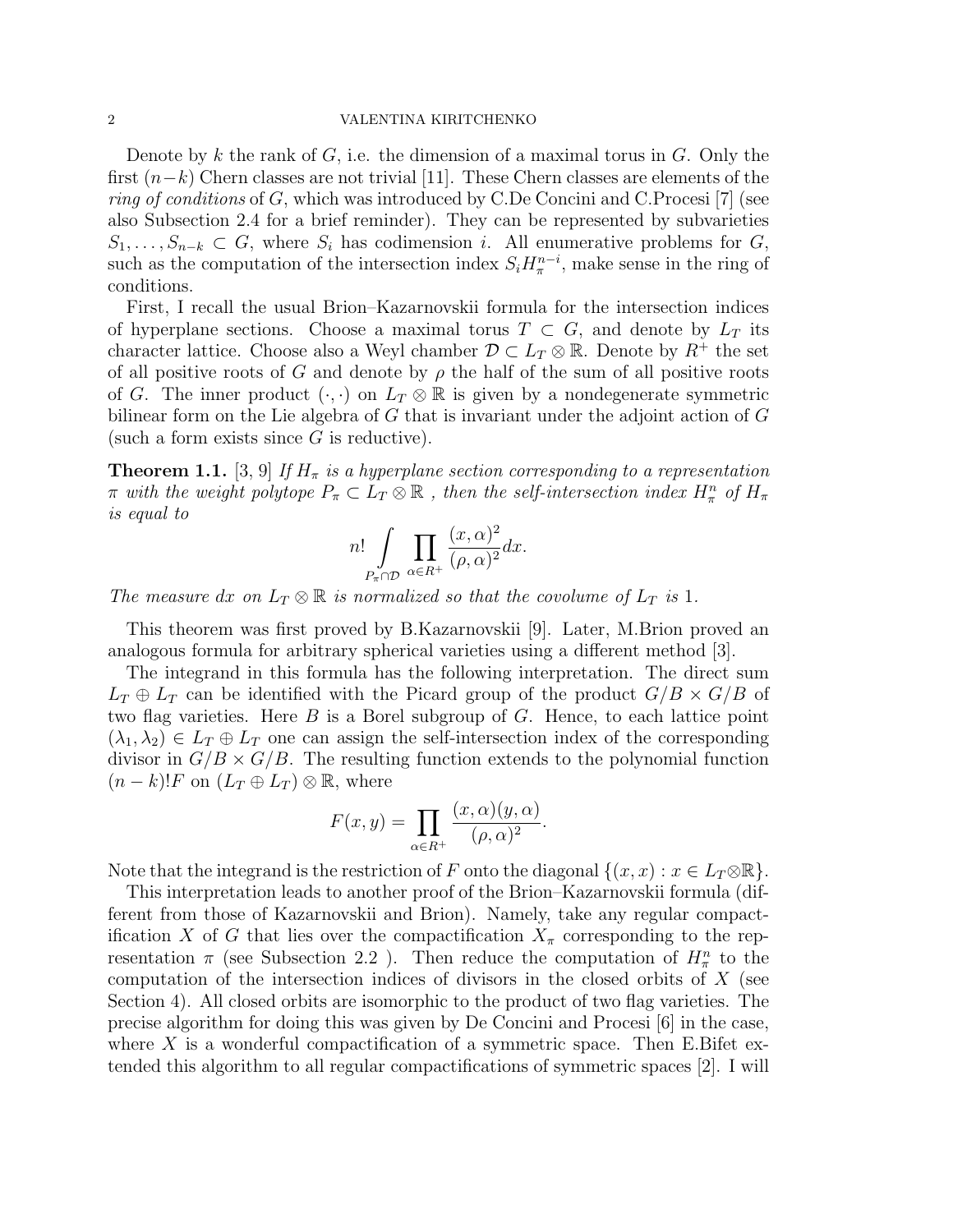show that in the case, where a symmetric space is a reductive group, this algorithm actually produces the Brion–Kazarnovskii formula if one uses the weight polytope of  $\pi$  to keep track of all transformations.

Moreover, the De Concini–Procesi algorithm works not only for divisors. It can also be carried over to the Chern classes of  $G$  (which are, in general, not linear combinations of complete intersections). In particular, there is the following explicit formula for the intersection indices of the Chern classes of G with hyperplane sections. Assign to each lattice point  $(\lambda_1, \lambda_2) \in L_T \oplus L_T$  the intersection index of the *i*-th Chern class of the tangent bundle over  $G/B \times G/B$  with the divisor  $D(\lambda_1, \lambda_2)$ corresponding to  $(\lambda_1, \lambda_2)$ , that is, the number  $c_i(G/B \times G/B)D^{n-k-i}(\lambda_1, \lambda_2)$ . Extend this function to the polynomial function on  $(L_T \oplus L_T) \otimes \mathbb{R}$ . Since the Chern classes of  $G/B$  are known the resulting function can be easily computed (see Section 4). The final formula is as follows.

Let D be the differential operator (on functions on  $(L_T \oplus L_T) \otimes \mathbb{R}$ ) given by the formula

$$
\mathbb{D} = \prod_{\alpha \in R^+} (1 + \partial_\alpha)(1 + \widetilde{\partial}_\alpha),
$$

where  $\partial_{\alpha}$  and  $\partial_{\alpha}$  are directional derivatives along the vectors  $(\alpha, 0)$  and  $(0, \alpha)$ , respectively. Denote by  $[\mathbb{D}]_i$  the *i*-th degree term in  $\mathbb{D}$ .

**Theorem 1.2.** If  $H_{\pi}$  is a generic hyperplane section corresponding to a representation  $\pi$  with the weight polytope  $P_{\pi} \subset L_T \otimes \mathbb{R}$ , then the intersection index  $S_i H_{\pi}^{n-i}$ of the i-th Chern class of G with  $H^{n-i}_{\pi}$  is equal to

$$
(n-i)! \int\limits_{P_{\pi} \cap \mathcal{D}} [\mathbb{D}]_i F(x, x) dx.
$$

The measure dx on  $L_T \otimes \mathbb{R}$  is normalized so that the covolume of  $L_T$  is 1.

Of course, this formula also allows to compute the intersection index  $S_i H_{\pi_1} \dots H_{\pi_{n-i}}$  for any  $n-i$  generic hyperplane sections corresponding to different representations  $\pi_1, \ldots, \pi_{n-i}$ .

Since, in general, the Chern classes of  $G$  are not complete intersections, this formula extends computation of the intersection indices to a bigger part of the ring of conditions of G. Theorem 1.2 also completes some results of  $[11]$ . Namely, the Chern classes  $S_1, \ldots, S_{n-k}$  were used there in the following adjunction formula for the topological Euler characteristic of complete intersections of hyperplane sections in G.

**Theorem 1.3.** [11] Let  $H_1, \ldots, H_m$  be generic hyperplane sections corresponding to m (possibly different) representations of  $G$ . The Euler characteristic of the complete intersection  $H_1 \cap \ldots \cap H_m$  is equal to the term of degree n in the expansion of the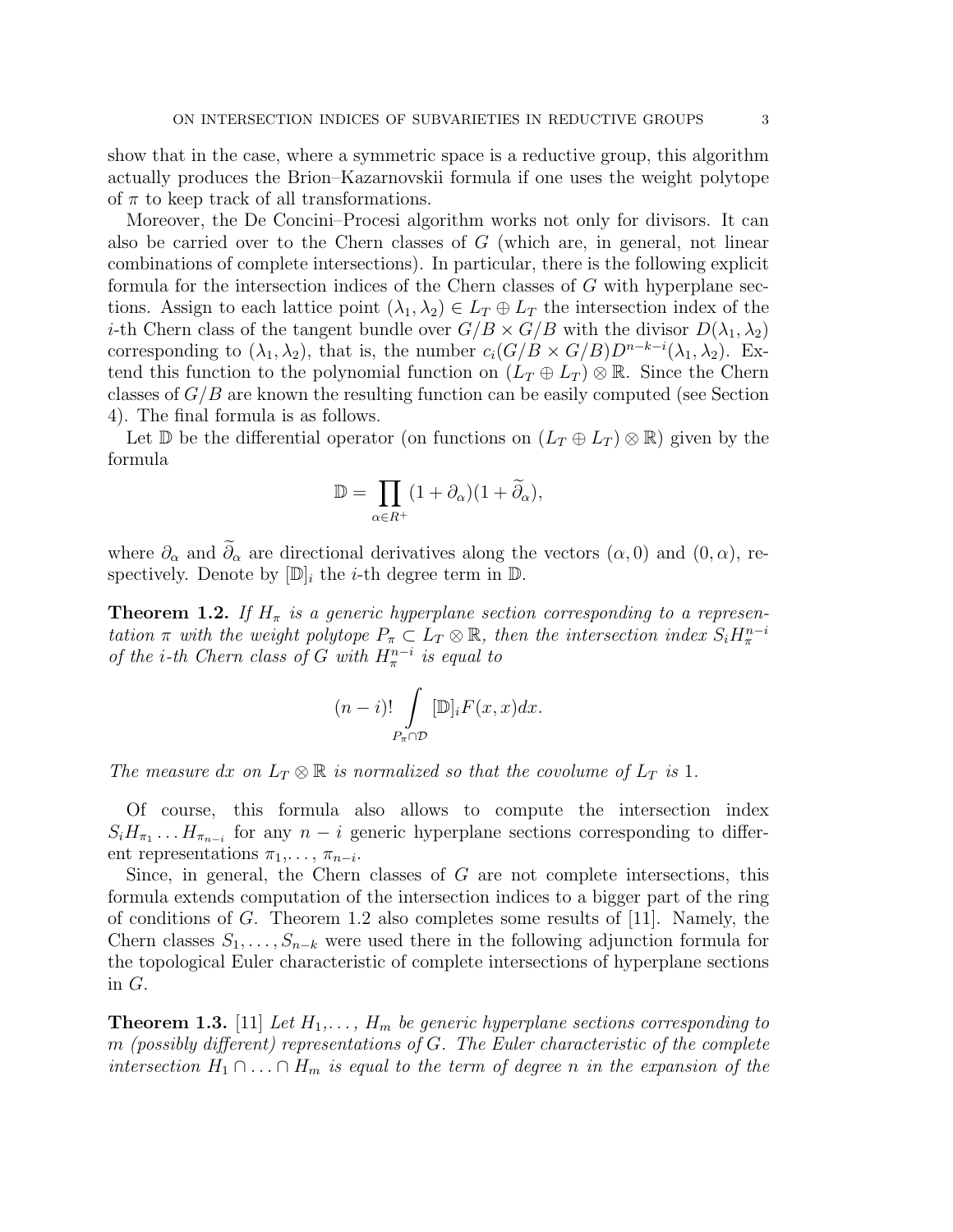following product:

$$
(1+S_1+\ldots+S_{n-k})\cdot \prod_{i=1}^m H_i(1+H_i)^{-1}.
$$

The product in this formula is the intersection product in the ring of conditions.

Theorem 1.2 in the present paper allows to make this formula explicit, since it allows to compute all terms of the form  $S_i H_1^{k_1} \dots H_m^{k_m}$ , where  $k_1 + \dots + k_m = n - i$ . E.g. if a complete intersection is just one hyperplane section  $H_{\pi}$ , then

$$
\chi(H_{\pi}) = (-1)^{n-1} \int_{P_{\pi} \cap \mathcal{D}} (n! - (n-1)! [\mathbb{D}]_1 + (n-2)! [\mathbb{D}]_2 - \ldots + k! [\mathbb{D}]_{n-k}) F(x, x) dx.
$$

There is also a formula for the Chern classes  $c_i(X)$  of the tangent bundle over any regular compactification X of G in terms of  $S_1, \ldots, S_{n-k}$  (see Corollary 4.4 in [11]). Theorem 1.2 allows to compute explicitly the intersection index of  $c_i(X)$  with a complete intersection of complementary dimension in X.

I am grateful to M.Brion, K.Kaveh, B.Kazarnovskii and A.Khovanskii for useful discussions. I would also like to thank the referees for valuable remarks.

## 2. Preliminaries

In this section, I recall some well-known facts which are used in the proof of Theorem 1.2. In Subsection 2.2, I define the regular compactification  $X$  of  $G$  associated with a representation  $\pi$  and describe the orbit structure of X in terms of the weight polytope of the representation. In Subsection 2.3, the Picard group of  $X$  is related to the space of virtual polytopes analogous to the weight polytope of  $\pi$ . The notion of analogous polytopes is discussed in Subsection 2.1. In Subsection 2.4, I recall the definition of the ring of conditions of G. Subsection 2.5 contains a formula for the integral of a polynomial function over a simplex, which is used to interpret the computation of intersection indices in terms of integrals over the weight polytope.

2.1. Polytopes. Let  $P \subset \mathbb{R}^k$  be a convex polytope. Define the normal fan  $P^*$  of P. This is a fan in the dual space  $(\mathbb{R}^k)^*$ . To each face  $F^i \subset P$  of dimension i there corresponds a cone  $F_i^*$  of dimension  $(n - i)$  in  $P^*$  defined as follows. The cone  $F_i^*$ consists of all linear functionals in  $(\mathbb{R}^k)^*$  whose maximum value on P is attained on the interior of the face  $F^i$ . In particular, to each facet of P there corresponds a one-dimensional cone, i.e. a ray, in  $P^*$ . If the dual space  $(\mathbb{R}^k)^*$  is identified with  $\mathbb{R}^k$  by means of the Euclidean inner product, the ray corresponding to a facet is spanned by a normal vector to the facet.

Two convex polytopes are called *analogous* if they have the same normal fan. All polytopes analogous to a given polytope  $P$  form a semigroup  $S_P$  with respect to Minkowski sum. This semigroup is also endowed with the action of the multiplicative group  $\mathbb{R}^{>0}$  (polytopes can be dilated). Hence,  $S_P$  can be regarded as a cone in the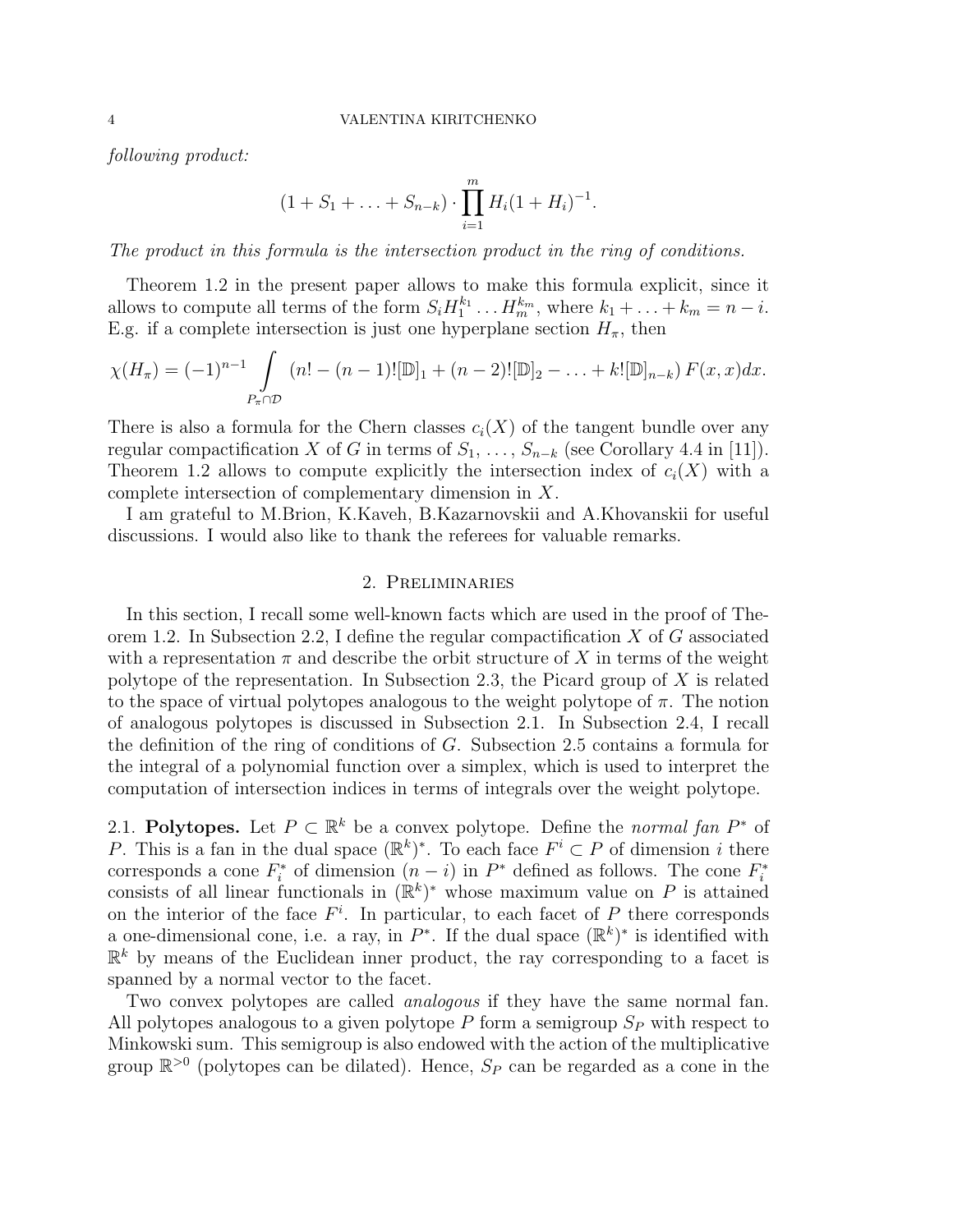vector space  $V_P$ , where  $V_P$  is the minimal group containing  $S_P$  (i.e. the Grothendieck group of  $S_P$ ). The elements of  $V_P$  are called *virtual* polytopes analogous to P.

We now introduce special coordinates in the vector space  $V_P$  in the case where P is simple. A polytope in  $\mathbb{R}^k$  is called simple if it is generic with respect to parallel translations of its facets. Namely, exactly k facets must meet at each vertex. This implies that any other face is also the transverse intersection of those facets that contain it. Let  $\Gamma_1, \ldots, \Gamma_l$  be the facets of P, and let  $\Gamma_1^*, \ldots, \Gamma_l^*$  be the corresponding rays in  $P^*$ . Choose a non-zero functional  $h_i \in \Gamma_i^*$  in each ray. Call  $h_i$ a support function corresponding to the facet  $\Gamma_i$ . For any polytope Q analogous to P, denote by  $h_i(Q)$  the maximal value of  $h_i$  on the polytope Q. For instance, if  $h_i$ is normalized so that its value on the external unit normal to the facet  $\Gamma_i$  is 1, then  $h_i(P)$  is up to a sign the distance from the origin to the hyperplane that contains the facet  $\Gamma_i$  (the sign is positive if the origin and the polytope P are to the same side of this hyperplane, and negative otherwise). The numbers  $h_1(Q), \ldots, h_l(Q)$  are called the *support numbers* of  $Q$ . Clearly, the polytope  $Q$  is uniquely defined by its support numbers. The coordinates  $h_1(Q), \ldots, h_l(Q)$  can be extended to the space  $V_P$ , providing the isomorphism between  $V_P$  and the coordinate space  $\mathbb{R}^l$ .

In what follows, we will deal with integer polytopes, i.e. polytopes whose vertices belong to a given lattice  $\mathbb{Z}^k \subset \mathbb{R}^k$ . For such polytopes, the natural way to normalize the support functions is to require that  $h_i(P)$  be equal to the *integral* distance from the origin to the hyperplane that contains the facet  $\Gamma_i$ . Suppose that a hyperplane H not passing through the origin is spanned by lattice vectors. Then the integral distance from the origin to the hyperplane H is the index in  $\mathbb{Z}^k$  of the subgroup spanned by  $H \cap \mathbb{Z}^k$ . To compute the integral distance one can apply a unimodular (with respect to the lattice  $\mathbb{Z}^k$ ) linear transformation of  $\mathbb{R}^k$  so that H becomes parallel to a coordinate hyperplane. Then the integral distance is the usual Euclidean distance from the origin to this coordinate hyperplane.

2.2. Regular compactifications of reductive groups. With any representation  $\pi: G \to GL(V)$  one can associate the following compactification of  $\pi(G)$ . Take the projectivization  $\mathbb{P}(\pi(G))$  of  $\pi(G)$  (i.e. the set of all lines in End(V) passing through a point of  $\pi(G)$  and the origin), and then take its closure in  $\mathbb{P}(\text{End}(V))$ . We obtain a projective variety  $X_\pi \subset \mathbb{P}(\text{End}(V))$  with a natural action of  $G \times G$  coming from the left and right action of  $\pi(G) \times \pi(G)$  on End(V). E.g. when  $G = (\mathbb{C}^*)^n$  is a complex torus, all projective toric varieties can be constructed in this way.

Assume that  $\mathbb{P}(\pi(G))$  is isomorphic to G. Consider all weights of the representation  $\pi$ , i.e. all characters of the maximal torus T occurring in  $\pi$ . Take their convex hull  $P_{\pi}$  in  $L_T \otimes \mathbb{R}$ . Then it is easy to see that  $P_{\pi}$  is a polytope invariant under the action of the Weyl group of  $G$ . It is called the *weight polytope* of the representation π. The polytope  $P_π$  contains information about the compactification  $X_π$ .

**Theorem 2.1.** 1) ([14], Proposition 8) The subvariety  $X_\pi$  consists of a finite number of  $G \times G$ -orbits. These orbits are in one-to-one correspondence with the orbits of the Weyl group acting on the faces of the polytope  $P_{\pi}$ . This correspondence preserves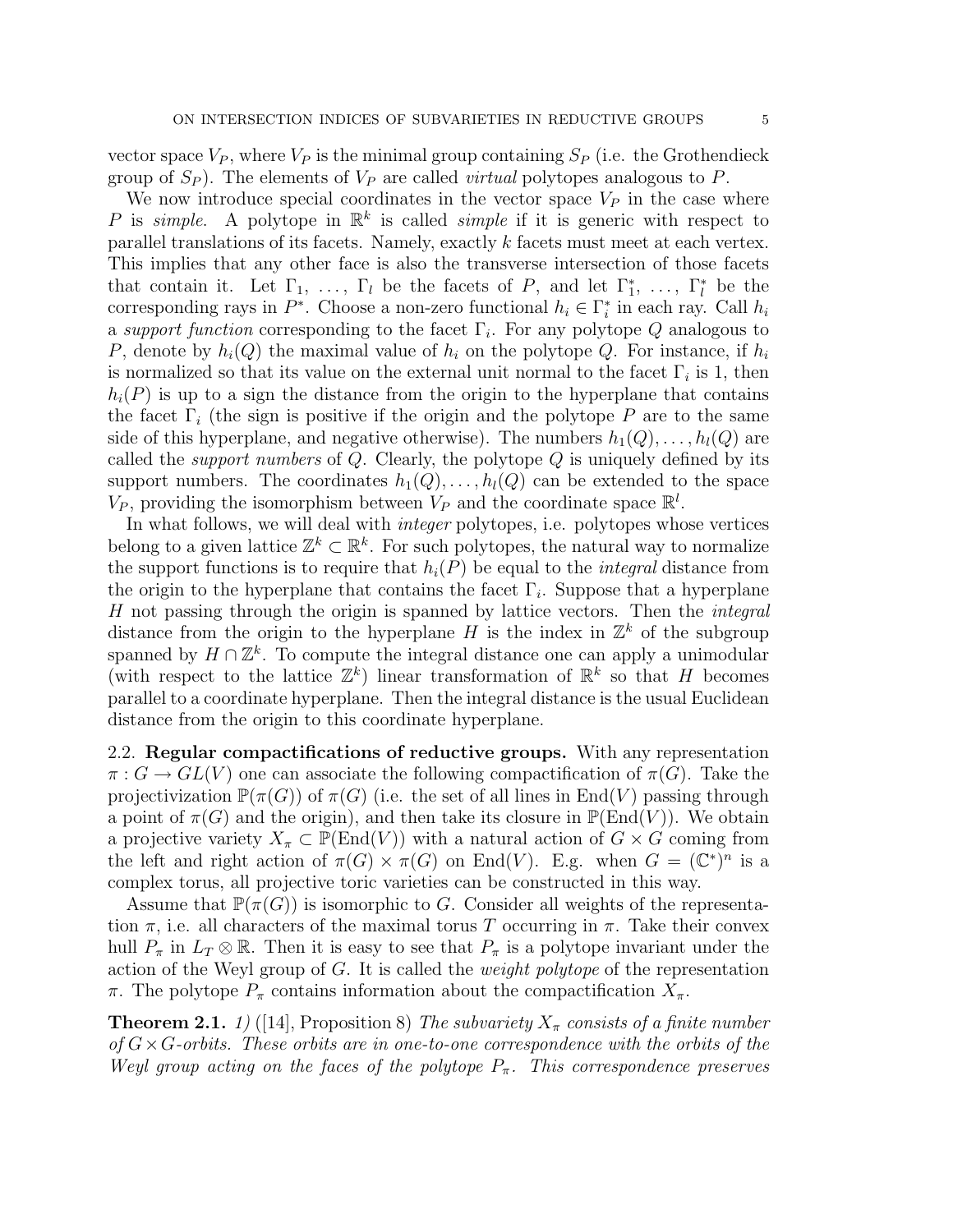incidence relations. I.e. if  $F_1$ ,  $F_2$  are faces such that  $F_1 \subset F_2$ , then the orbit corresponding to  $F_1$  is contained in the closure of the orbit corresponding to  $F_2$ .

2) Let  $\sigma$  be another representation of G. The normalizations of subvarieties  $X_{\pi}$ and  $X_{\sigma}$  are isomorphic if and only if the normal fans corresponding to the polytopes  $X_{\pi}$  and  $X_{\sigma}$  coincide. If the first fan is a subdivision of the second, then there exists a  $G \times G$ -equivariant map from the normalization of  $X_{\pi}$  to  $X_{\sigma}$ , and vice versa.

The second part of Theorem 2.1 follows from the general theory of spherical varieties (see [13], Theorem 5.1) combined with the description of compactifications  $X_{\pi}$  via colored fans (see [14], Sections 7, 8).

In what follows, we will only consider *regular* compactifications of G. The simplest example of a regular compactification is the wonderful compactification constructed by De Concini and Procesi. Suppose that the group  $G$  is of adjoint type, i.e. the center of G is trivial. Take any irreducible representation  $\pi$  with a strictly dominant highest weight. It is proved in [6] that the corresponding compactification  $X_\pi$  of the group  $G$  is always smooth and, hence, does not depend on the choice of a highest weight. Indeed, the normal fan of the weight polytope  $P_{\pi}$  coincides with the fan of the Weyl chambers and their faces, so the second part of Theorem 2.1 applies. This compactification is called the *wonderful compactification* and is denoted by  $X_{can}$ .

Other regular compactifications of G can be characterized as follows. The normalization X of  $X_{\pi}$  is regular if first, it is smooth, and second, there is a  $(G \times G)^{\perp}$ equivariant map from X to  $X_{can}$ . These two conditions can be reformulated in terms of the weight polytope  $P_{\pi}$ . Namely, the first condition implies that  $P_{\pi}$  is *integrally* simple (see [14] Theorem 9), i.e. it is simple and the primitive vectors on the edges meeting at each vertex form a basis of  $L<sub>T</sub>$ . The second condition implies that none of the vertices of  $P_{\pi}$  lies on the walls of the Weyl chambers, i.e. the normal fan of  $P_{\pi}$  subdivides the fan of the Weyl chambers and their faces.

A regular compactification X has the following nice properties (see  $[4]$  for details), which we will use in the sequel. The boundary divisor  $X \setminus G$  is a divisor with normal crossings. The  $G \times G$ -orbits of codimension s correspond to the faces of  $P_{\pi}$  of codimension s and have rank  $(k - s)$ . Recall that each face  $F \subset P_{\pi}$  is the transverse intersection of several facets of  $P_\pi$  (since  $P_\pi$  is simple). Then the closure of the orbit corresponding to  $F$  is the transverse intersection of the closures of the codimension one orbits that correspond to these facets. Each closed orbit of X (such orbits correspond to the vertices of  $P_{\pi}$ ) is isomorphic to the product of two flag varieties  $G/B \times G/B$ .

2.3. Picard group of compactifications. Let  $X$  be the normalization of the compactification  $X_\pi$  of G. We assume that X is regular, and hence smooth. Then the second cohomology group  $H^2(X)$  is isomorphic to the Picard group of X (see [2]). There is a description of the Picard group of a regular complete symmetric space due to Bifet (see [2], Theorem 2.4, see also [3], Proposition 3.2). In our case, this description can be reformulated as follows (such a reformulation is well-known in the toric case, and in the reductive case it was suggested by K.Kiumars). Denote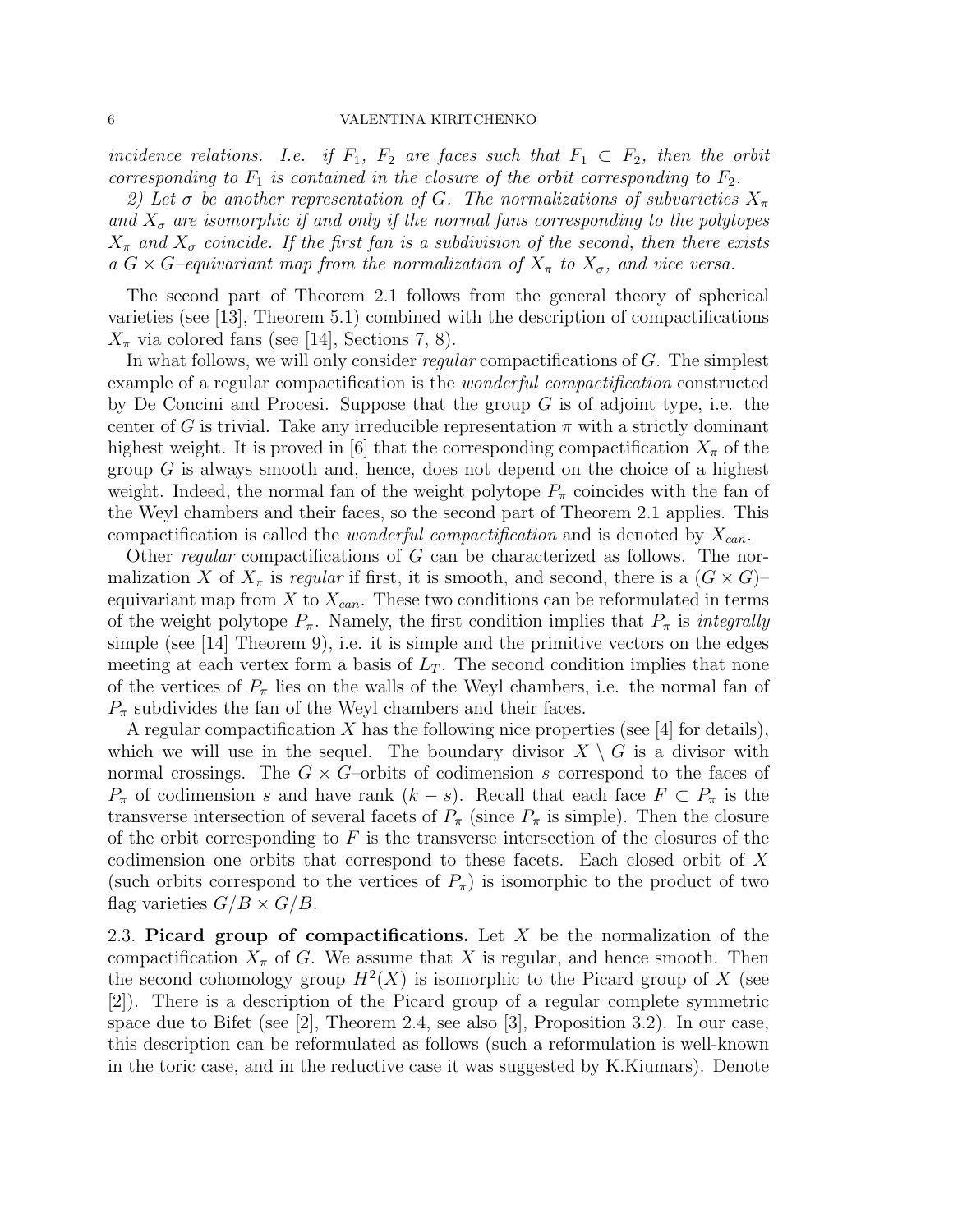by  $V(\pi)$  the group of all integer virtual polytopes analogous to the weight polytope  $P_{\pi}$  and invariant under the action of the Weyl group.

**Proposition 2.2.** The Picard group  $Pic(X)$  of X is canonically isomorphic to the quotient group of  $V(\pi)$  modulo parallel translations. The isomorphism takes the hyperplane section corresponding to a representation  $\sigma$  to the weight polytope of  $\sigma$ and extends to the other divisors by linearity.

In particular, if G is semisimple, then  $Pic(X) = V(\pi)$  (the only parallel translation taking a W-invariant polytope to a W-invariant polytope is the trivial one). Let us identify divisors in  $X$  with the corresponding polytopes using this isomorphism.

The variety X has l distinguished boundary divisors  $\overline{\mathcal{O}}_1, \ldots, \overline{\mathcal{O}}_l$ , which are the closures of codimension one orbits. Let us describe the corresponding virtual polytopes. Choose l facets  $\Gamma_1, \ldots, \Gamma_l$  of  $P_\pi$  so that each orbit of the Weyl group acting on the facets of  $P_{\pi}$  contains exactly one  $\Gamma_i$ . E.g. take all facets that intersect the fundamental Weyl chamber. Choose the support functions  $h_1, \ldots, h_l$  corresponding to these facets so that  $h_i(P_\pi)$  is equal to the integral distance (with respect to the weight lattice  $L_T$ ) from the origin to the facet  $\Gamma_i$ .

**Lemma 2.3.** The closure  $\overline{\mathcal{O}}_i$  of codimension one orbit corresponds to the virtual polytope whose i-th support number is 1 and the other support numbers are 0.

*Proof.* Let  $\sigma$  be any representation of G whose weight polytope P is analogous to  $P_{\pi}$ . Then X is isomorphic to the normalization of the compactification  $X_{\sigma}$ . Thus a generic linear functional f on  $X_{\sigma}$  can also be regarded as a rational function on X. Let us find the zero and the pole divisors of f. The zero divisor  $D$  is the divisor corresponding to the weight polytope of  $\sigma$ . The pole divisor is a linear combination of the divisors  $\overline{\mathcal{O}}_1, \ldots, \overline{\mathcal{O}}_l$ . It is not hard to show that the coefficients are the support numbers  $h_1(P_{\sigma}), \ldots, h_l(P_{\sigma}),$  i.e. the integral distances from the origin to the facets of  $P_{\sigma}$  corresponding to  $\Gamma_1, \ldots, \Gamma_l$ . Indeed, for toric varieties, this statement is well-known (see [8], Section 3.4). In particular, this holds for the closure  $\overline{T}$  in X of the maximal torus  $T \subset G$ . Note that the toric variety  $\overline{T}$  corresponds to the same polytope  $P_{\sigma}$  and the codimension one orbits of  $\overline{T}$  are the irreducible components of  $\mathcal{O}_i \cap \overline{T}$ . Hence, in order to have the right coefficients in the decomposition of  $D \cap \overline{T}$ along the hypersurfaces  $\overline{O}_1 \cap \overline{T}, \ldots, \overline{O}_l \cap \overline{T}$  in  $\overline{T}$ , we must have

$$
D = h_1(P_{\sigma})\overline{O}_1 + \ldots + h_l(P_{\sigma})\overline{O}_l.
$$

It follows that  $h_i(\overline{\mathcal{O}}_j) = 0$ , unless  $i = j$ .

Another useful collection of divisors consists of the closures in X of codimension one Bruhat cells in G. Denote these divisors by  $D_1, \ldots, D_k$ . They can also be described as follows. Denote by  $\omega_1, \ldots, \omega_k$  the fundamental highest weights of G. Let  $X_i$  be the compactification corresponding to the irreducible representation  $\pi_i$ of G with the highest weights  $\omega_i$ . Then by Theorem 2.1 there is an equivariant map from the wonderful compactification  $X_{can}$  to  $X_i$ , and hence, there is also an equivariant map  $p: X \to X_i$ . The divisor  $D_i$  is the preimage under the map p of the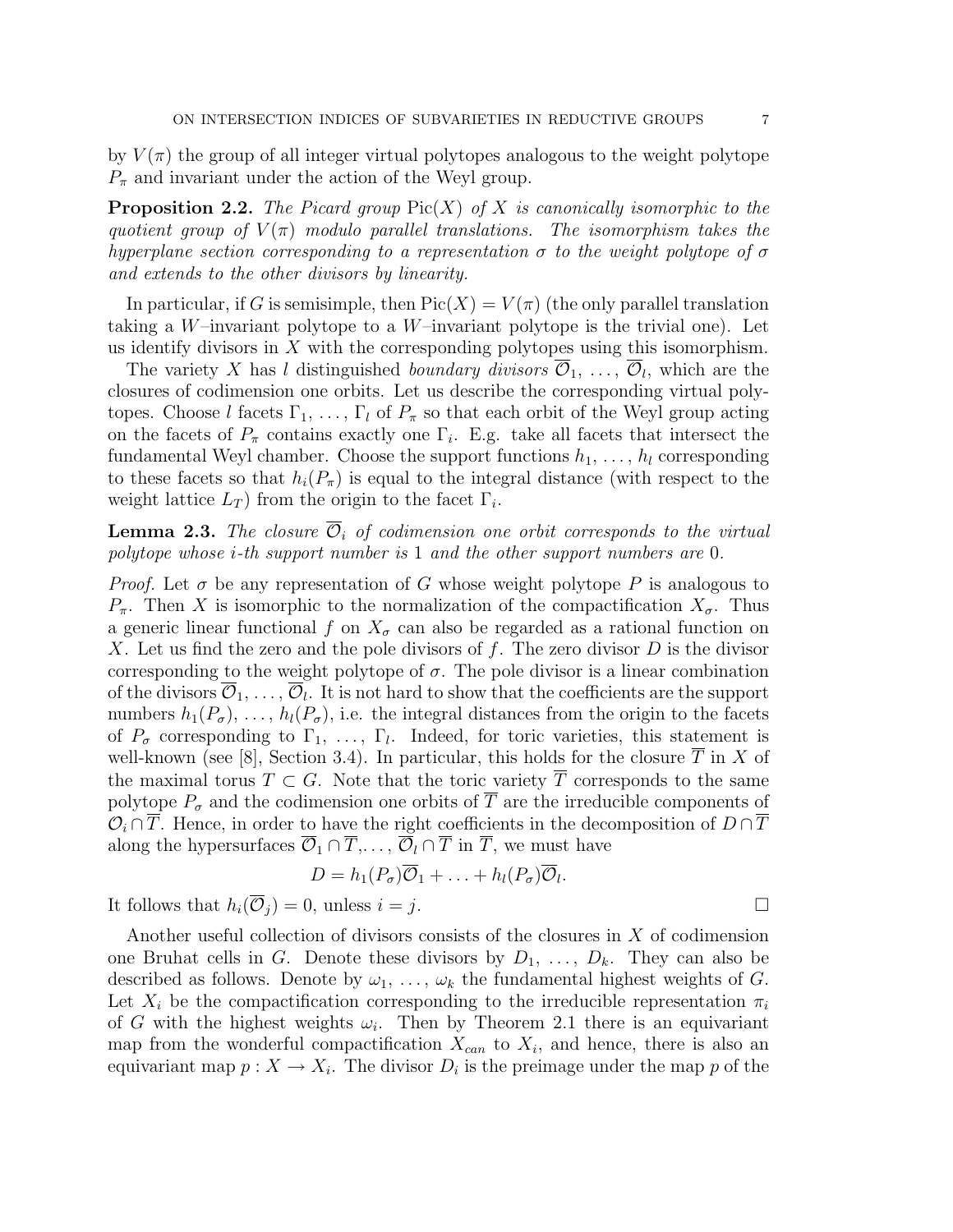#### 8 VALENTINA KIRITCHENKO

hyperplane section (regarded as a divisor in  $X_i$ ) corresponding to the representation  $\pi_i$ .

To each dominant weight  $\lambda = m_1\omega_1 + \ldots + m_k\omega_k$  there corresponds the weight divisor  $D(\lambda) = m_1 D_1 + \ldots + m_k D_k$ . The polytope of this divisor is the weight polytope  $P_{\lambda}$  of the irreducible representation with the highest weight  $\lambda$ . Note that  $\lambda$ is the only vertex of  $P_{\lambda}$  inside the fundamental Weyl chamber. Hence, it belongs to all facets of  $P_\lambda$  corresponding to  $\Gamma_1,\ldots,\Gamma_l$  (e.g. some of the facets might degenerate to the vertex  $\lambda$ ). This implies the following lemma.

**Lemma 2.4.** Let  $D(\lambda)$  be the weight divisor corresponding to a weight  $\lambda \in L_T$  and let  $P_{\lambda}$  be its polytope. Then  $h_i(P_{\lambda}) = h_i(\lambda)$  for any  $i = 1, \ldots, l$ .

Combination of these two lemmas leads to the following result.

**Corollary 2.5.** Let D be the divisor on X corresponding to a polytope P. We assume that P is analogous to  $P_{\pi}$  and identify the respective facets. Then for any face  $F \subset P$  of codimension s that intersects the fundamental Weyl chamber  $D$ and for any point  $\lambda \in F \cap \mathcal{D}$ , the divisor D can be written uniquely as a linear combination of  $D(\lambda)$  and of boundary divisors  $\mathcal{O}_i$  such that the corresponding facets  $\Gamma_i$  do not contain F. Namely, if  $F = \Gamma_{i_1} \cap \ldots \cap \Gamma_{i_s}$ , then

$$
D = D(\lambda) + \sum_{j \in \{1, \ldots, l\} \setminus \{i_1, \ldots, i_s\}} [h_j(P) - h_j(\lambda)] \overline{O}_j.
$$

2.4. Ring of conditions. Let  $Z_1$  and  $Z_2$  be two algebraic subvarieties in G. One can define their intersection index  $Z_1Z_2$  as the number of points in the intersection  $gZ_1 \cap Z_2$  for a generic  $g \in G$ . Kleiman's transversality theorem ensures that such an intersection index is well-defined, i.e. for a generic  $g \in G$  the intersection  $gZ_1 \cap Z_2$ is transverse and its cardinality does not depend on the choice of  $q$  [12]. We now consider the group  $C^*(G)$  of all formal linear combinations of algebraic subvarieties in G up to the following equivalence relation. Two subvarieties  $Z_1$ ,  $Z_2$  of the same dimension are equivalent if and only if for any subvariety  $Y$  of complementary dimension the intersection indices  $Z_1Y$  and  $Z_2Y$  coincide.

For any two equivalence classes in  $C^*(G)$  represented by subvarieties  $Z_1$  and  $Z_2$ define their product as the class of the subvariety  $gZ_1 \cap Z_2$  for a generic  $g \in G$ . De Concini and Procesi showed that this product is well defined in  $C^*(G)$ , i.e. it does not depend on the choice of representatives [7]. The ring  $C^*(G)$  is called the *ring of* conditions of G.

In what follows, we will also use the relation between the ring of conditions and the (co)homology ring of a regular compactification. Namely, the subvarieties  $Z_1$ and  $Z_2$  represent the same class in the ring of conditions  $C^*(G)$  if there exists a regular compactification X of the group G such that the closures of  $Z_1$  and  $Z_2$  in X represent the same homology class in X and have proper intersections with all  $G \times G$ -orbits [6]. In particular, we will use regular compactifications to compute the intersection indices of subvarieties in G.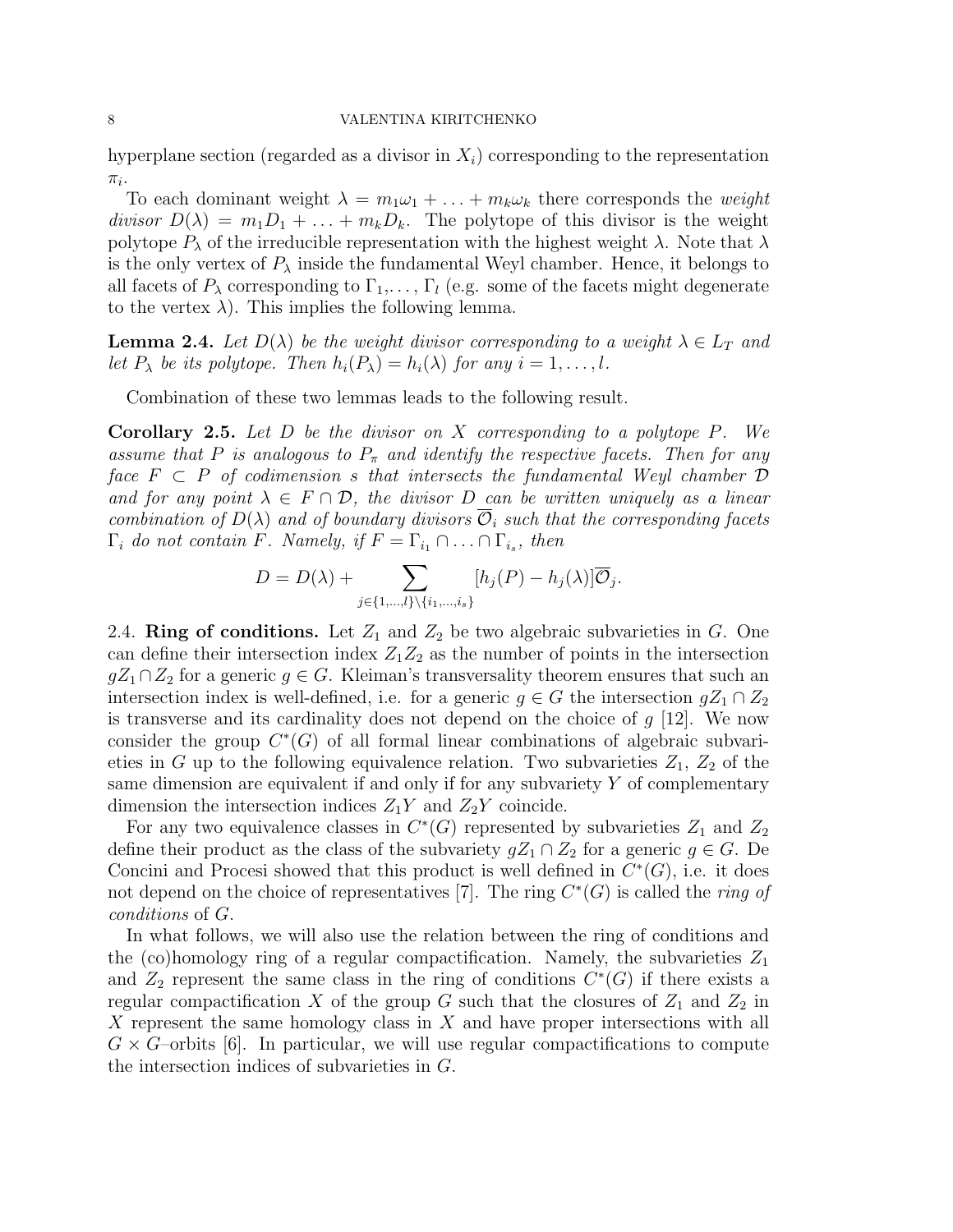2.5. Integration of polynomials. Let  $f(x_1, \ldots, x_k)$  be a homogeneous polynomial function of degree d defined on a real affine space  $\mathbb{R}^k$  with coordinates  $(x_1, \ldots, x_k)$ . There is a useful formula expressing the integral of f over a simplex in  $\mathbb{R}^k$  in terms of the *polarization* of  $f$ . Recall that the *polarization* of  $f$  is the unique symmetric d-linear form  $f_{pol}$  on  $\mathbb{R}^k$  such that the restriction of  $f_{pol}$  to the diagonal coincides with f. One can define  $f_{pol}$  explicitly as follows:

$$
f_{pol}(v_1,\ldots,v_d)=\frac{1}{d!}\frac{\partial^d}{\partial_{v_1}\ldots\partial_{v_d}}f,
$$

where  $\partial_{v_i}$  is the directional derivative along the vector  $v_i$ .

Let  $\Delta \subset \mathbb{R}^k$  be a k-dimensional simplex with vertices  $a_0, \ldots, a_k$  and let  $dx =$  $dx_1 \wedge dx_2 \wedge \ldots \wedge dx_k$  be the standard measure on  $\mathbb{R}^k$ .

**Proposition 2.6.** [3] Let  $f_{pol}$  be the polarization of f. It can be regarded as a linear function on the d-th symmetric power of  $V$ . Then the average value of  $f$  on the simplex  $\Delta$  coincides with the average value of  $f_{pol}$  on all symmetric products of d vectors from the set  $\{a_0, \ldots, a_k\}$ :

$$
\frac{1}{\text{Vol}(\Delta)} \int\limits_{\Delta} f(x) dx = \frac{1}{\binom{d+k}{k}} \sum_{i_0 + \ldots + i_k = d} f_{pol}(\underbrace{a_0, \ldots, a_0}_{i_0}, \ldots, \underbrace{a_k, \ldots, a_k}_{i_k}).
$$

### 3. Chern classes

In this section, I recall the definition of the Chern classes of spherical homogeneous spaces (see [11] for more details). In the sequel, only Chern classes of  $G \times G$ –orbits in regular compactifications of  $G$  will be used. For these Chern classes, I prove a vanishing result for their intersection indices with certain weight divisors in regular compactifications. This result will be important in Section 4 when applying the De Concini–Procesi algorithm to the Chern classes of G.

Let  $G/H$  be a spherical homogeneous space under G of dimension d. The ith Chern class  $S_i(G/H)$  of  $G/H$  is the *i*-th degeneracy locus of *n* generic vector fields  $v_1, \ldots, v_n$  coming from the action of G, that is,  $S_i(G/H) = \{x \in G/H :$  $v_1(x), \ldots, v_{d-i+1}(x)$  are linearly dependent}. In what follows we will use the following reformulation of this definition. Denote by  $\mathfrak g$  and  $\mathfrak h$  the Lie algebras of G and H, respectively, and denote by m the dimension of h. Define the *Demazure map*  $\varphi$  from  $G/H$  to the Grassmannian  $G(m, \mathfrak{g})$  of m-dimensional subspaces in  $\mathfrak{g}$  as follows:

$$
\varphi: G/H \to \mathcal{G}(m, \mathfrak{g}); \quad \varphi: gH \to g\mathfrak{h}g^{-1}.
$$

Let  $C_i \subset G(m, \mathfrak{g})$  be the Schubert cycle corresponding to a generic subspace  $\Lambda_i \subset \mathfrak{g}$ of codimension  $m + i - 1$ , i.e.  $C_i = \{ \Lambda \in G(m, \mathfrak{g}) : dim(\Lambda \cap \Lambda_i) \geq 1 \}$ . Then it is easy to see that the *i*-th *Chern class*  $S_i(G/H)$  of  $G/H$  is the preimage of  $C_i$  under the map  $\varphi$ :

$$
S_i(G/H) = \varphi^{-1}(C_i).
$$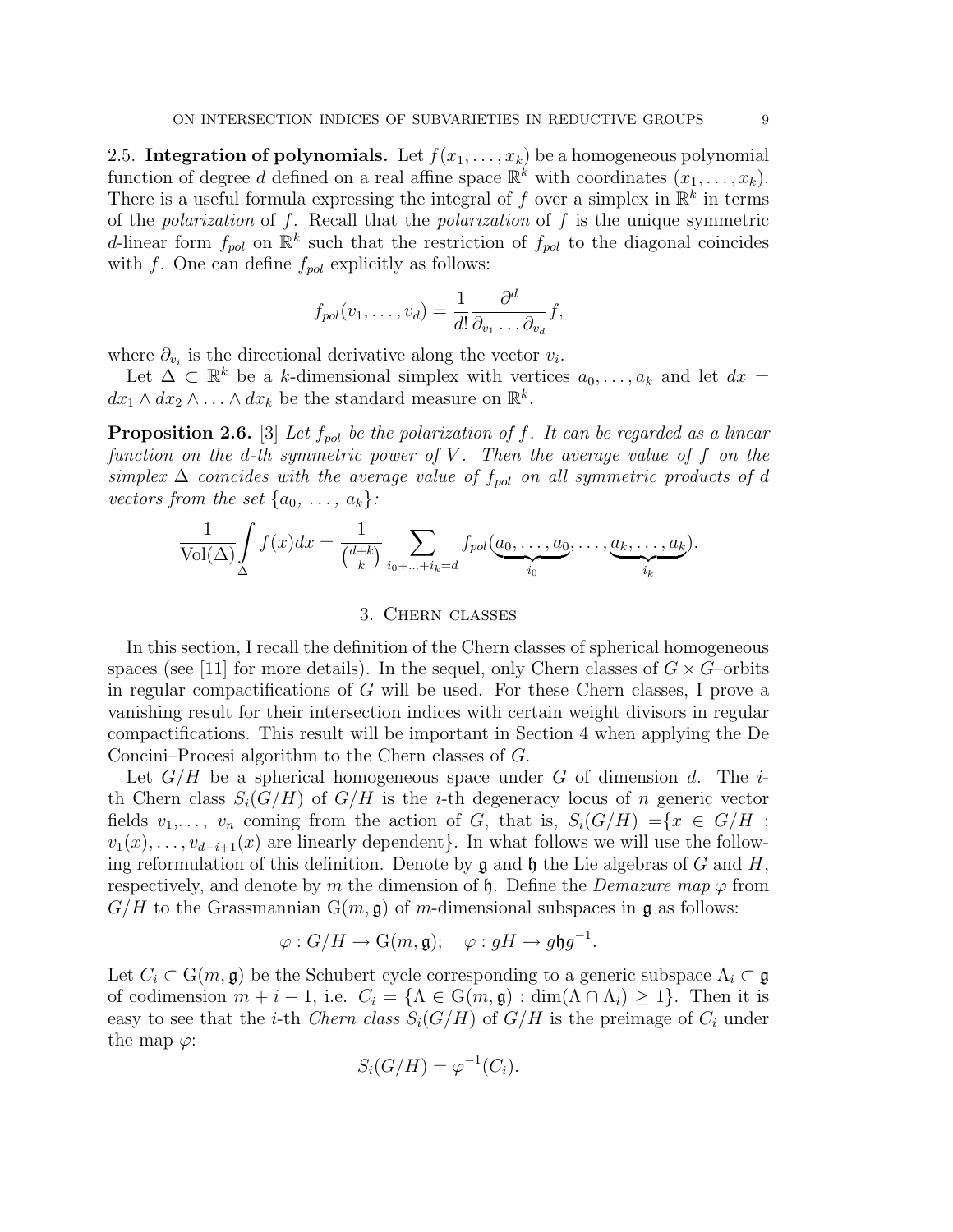The class of  $S_i(G/H)$  in the ring of conditions of  $G/H$  is the same for all generic  $C_i$ [11]. It is related to the Chern classes of the tangent bundles over regular compactifications of G [5, 11]. Namely, if X is a regular compactification of  $G/H$ , then the closure of  $S_i(G/H)$  in X is the *i*-th Chern class of the *logarithmic* tangent bundle over X that corresponds to the divisor  $X \setminus (G/H)$ . This vector bundle is generated by all vector fields on  $X$  that are tangent to  $G$ -orbits in  $X$ . In what follows, this bundle will be called the Demazure bundle of X.

Let  $X = G/H$  and  $Y = G/P$  be two spherical homogeneous spaces under G. Suppose that H is a subgroup of P. Consider the  $G$ -equivariant map

$$
f: X \to Y;
$$
  $f: gH \mapsto gP.$ 

In general, it is not true that  $S_i(X)$  is the inverse image under the map f of a subset in Y. However, under the assumption that  $H$  contains a regular element of  $G$ , the intersection of  $S_i(X)$  (when it is nonempty) with a fiber of f has dimension at least  $rk(P) - rk(H).$ 

**Example.** In what follows, we will mostly deal with the case, where  $X$  and  $Y$  are spherical homogeneous spaces under the doubled group  $G \times G$ . Namely, X is a  $G \times G$ -orbit  $\mathcal O$  of a regular compactification of the group G and Y is a partial flag variety constructed as follows. Let  $H \subset G \times G$  be the stabilizer of a point in  $\mathcal{O}$ . Take the minimal parabolic subgroup  $P \subset G \times G$  that contains H and set  $Y = (G \times G)/P$ . It easily follows from an explicit description of the stabilizer H (see [14], Theorem 8) that H does contain a regular element of  $G \times G$ .

**Lemma 3.1.** For a generic  $S_i(X)$ , there exists an open dense subset of  $S_i(X)$  such that for any element x of this subset the intersection of the fiber xP with  $S_i(X)$  has dimension greater than or equal to the  $\text{rk}(P) - \text{rk}(H)$ . In particular, the dimension of  $f(S_i(X))$  satisfies the inequality

$$
\dim f(S_i(X)) \le \dim S_i(X) - (\text{rk}(P) - \text{rk}(H)).
$$

*Proof.* Choose a generic vector space  $\Lambda \subset \mathfrak{g}$  of codimension dim  $H + i - 1$ . Denote by h and p the Lie algebras of H and P respectively. Then by definition  $S_i(X)$ consists of all cosets  $gH$  such that  $g\mathfrak{h}g^{-1}$  has a nontrivial intersection with  $\Lambda$ , or equivalently  $\mathfrak{h} \cap g^{-1} \Lambda g$  is nontrivial.

Let gH be any element of  $S_i(X)$ . Estimate the dimension of the intersection of  $S_i(X)$  with the fiber gP of the map f. Because of the assumption on H stated above, for all g from a dense open subset of  $S_i(X)$ , the intersection  $\mathfrak{h} \cap g^{-1} \Lambda g$  contains an element v that is regular in g. Denote by C the centralizer in P of  $v \in \mathfrak{h} \subset \mathfrak{p}$ . Then  $\dim(C \cap H) = \text{rk}(H)$  while C has dimension at least  $\text{rk}(P)$ . Note that for any  $c \in C$ the coset gcH still belongs to  $S_i(X)$  since  $c^{-1}g^{-1}\Lambda gc$  contains  $c^{-1}vc = v$ . Hence,  $S_i(X) \cap gP$  contains a set  $gCH$  of dimension at least  $rk(P) - rk(H)$ .  $\Box$ 

Lemma 3.1 is crucial for proving the following two vanishing results, which extend Proposition 9.1 from [6] and rely on the same ideas. Let X be a regular compactification of G, and let  $p: X \to X_{can}$  be its equivariant projection to the wonderful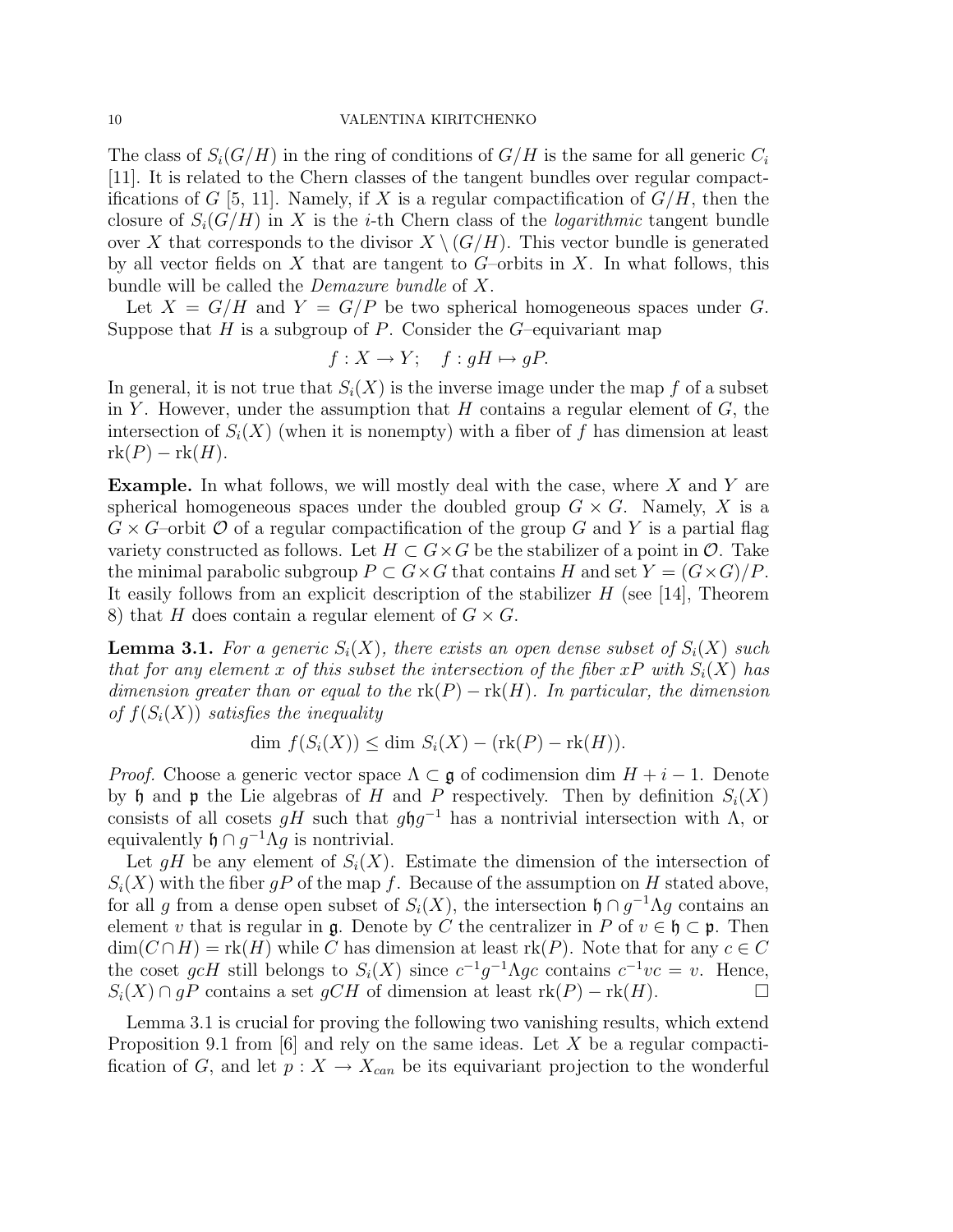compactification. Denote by  $c_1, \ldots, c_{n-k}$  the Chern classes of the Demazure vector bundle over X.

**Lemma 3.2.** Let  $\mathcal{O}$  be a  $G \times G$ –orbit in X of codimension  $s \lt k$ , and  $\overline{\mathcal{O}} \subset X$  its closure. Suppose that the image  $p(\mathcal{O})$  under the map  $p : X \to X_{can}$  coincides with the closed orbit of  $X_{can}$ . In terms of polytopes, this means that the face corresponding to  $O$  does not intersect the walls of the Weyl chambers.

Let  $\lambda$  be any weight of G, and  $D(\lambda)$  the corresponding weight divisor. Then the homology class  $c_iD^{n-i-s}(\lambda)$  vanishes on  $\overline{\mathcal{O}}$ , i.e. the following intersection index is zero:

$$
c_i D(\lambda)^{n-i-s}\overline{\mathcal{O}}=0.
$$

*Proof.* First of all, the intersection product  $c_i \cdot \overline{\mathcal{O}}$  is the *i*-th Chern class of the Demazure bundle over  $\overline{\mathcal{O}}$  (see [1], Proposition 2.4.2). Hence, it can be realized as the closure in  $\overline{\mathcal{O}}$  of the *i*-th Chern class  $S_i(\mathcal{O})$  of the spherical homogeneous space O. The computation of the intersection index  $c_i \overline{\mathcal{O}} D(\lambda)^{n-i-s}$  in X thus reduces to the computation of the intersection index  $\overline{S_i(\mathcal{O})}D(\lambda)^{n-i-s}$  in  $\overline{\mathcal{O}}$ . The latter is equal to the intersection index  $S_i(\mathcal{O})D(\lambda)^{n-i-s}$  in the ring of conditions of  $\mathcal O$  since  $D(\lambda)$ and  $S_i(\mathcal{O})$  have proper intersections with the boundary  $\overline{\mathcal{O}} \setminus \mathcal{O}$ .

To compute  $S_i(\mathcal{O})D(\lambda)^{n-i-s}$  we use the restriction of the map  $p: X \to X_{can}$  to  $\overline{\mathcal{O}}$ . By the hypothesis the image  $p(\overline{O})$  is the closed orbit F in  $X_{can}$ , so it is isomorphic to the product  $G/B \times G/B$  of two flag varieties. Then the divisor  $D(\lambda)$  restricted to  $\overline{O}$  is the inverse image under the map p of the divisor  $D(\lambda, \lambda)$  in F. Indeed,  $D(\lambda) = p^{-1}(\widetilde{D}(\lambda))$ , where  $\widetilde{D}(\lambda)$  is the weight divisor in  $X_{can}$  corresponding to  $\lambda$ . It is easy to check that  $\widetilde{D}(\lambda) \cap F = D(\lambda, \lambda)$  (see Proposition 8.1 in [6]).

Hence, all the intersection points in  $S_i(\mathcal{O})D(\lambda)^{n-i-s}$  are contained in the preimage of  $p(S_i(\mathcal{O}))D(\lambda, \lambda)^{n-i-s}$ . But the latter is empty. Indeed, since  $\mathcal O$  has positive rank and  $F$  has zero rank, Lemma 3.1 implies that

$$
\dim p(S_i(\mathcal{O})) < \dim S_i(\mathcal{O}) = n - i - s.
$$

¤

It remains to deal with the orbits in X whose image under the map  $p$  is not the closed orbit in  $X_{can}$ . In this case, the face corresponding to such an orbit intersects the walls of the Weyl chambers, and hence, it is orthogonal to some of the fundamental weights  $\omega_1,\ldots,\omega_k$ . Note that the codimension one orbits  $\mathcal{O}_1,\ldots,\mathcal{O}_k$ in  $X_{can}$  are in one-to-one correspondence with the fundamental weights  $\omega_1, \ldots, \omega_k$ . Namely, the facet corresponding to  $\mathcal{O}_i$  is orthogonal to  $\omega_i$ . Let  $\overline{\mathcal{O}}_1,\ldots,\overline{\mathcal{O}}_k$  be the closures in  $X_{can}$  of  $\mathcal{O}_1,\ldots,\mathcal{O}_k$ , respectively.

**Lemma 3.3.** Let  $\mathcal O$  be a  $G \times G$ -orbit in  $X$  of codimension  $s < k$ . Suppose that the image  $p(\mathcal{O})$  under the map  $p: X \to X_{can}$  is not closed and lies in the intersection  $\overline{\mathcal{O}}_{i_1}\cap\ldots\cap\overline{\mathcal{O}}_{i_s}.$  In terms of polytopes, this means that the face corresponding to  $\mathcal O$ is orthogonal to the weights  $\omega_{i_1}, \ldots, \omega_{i_s}$ .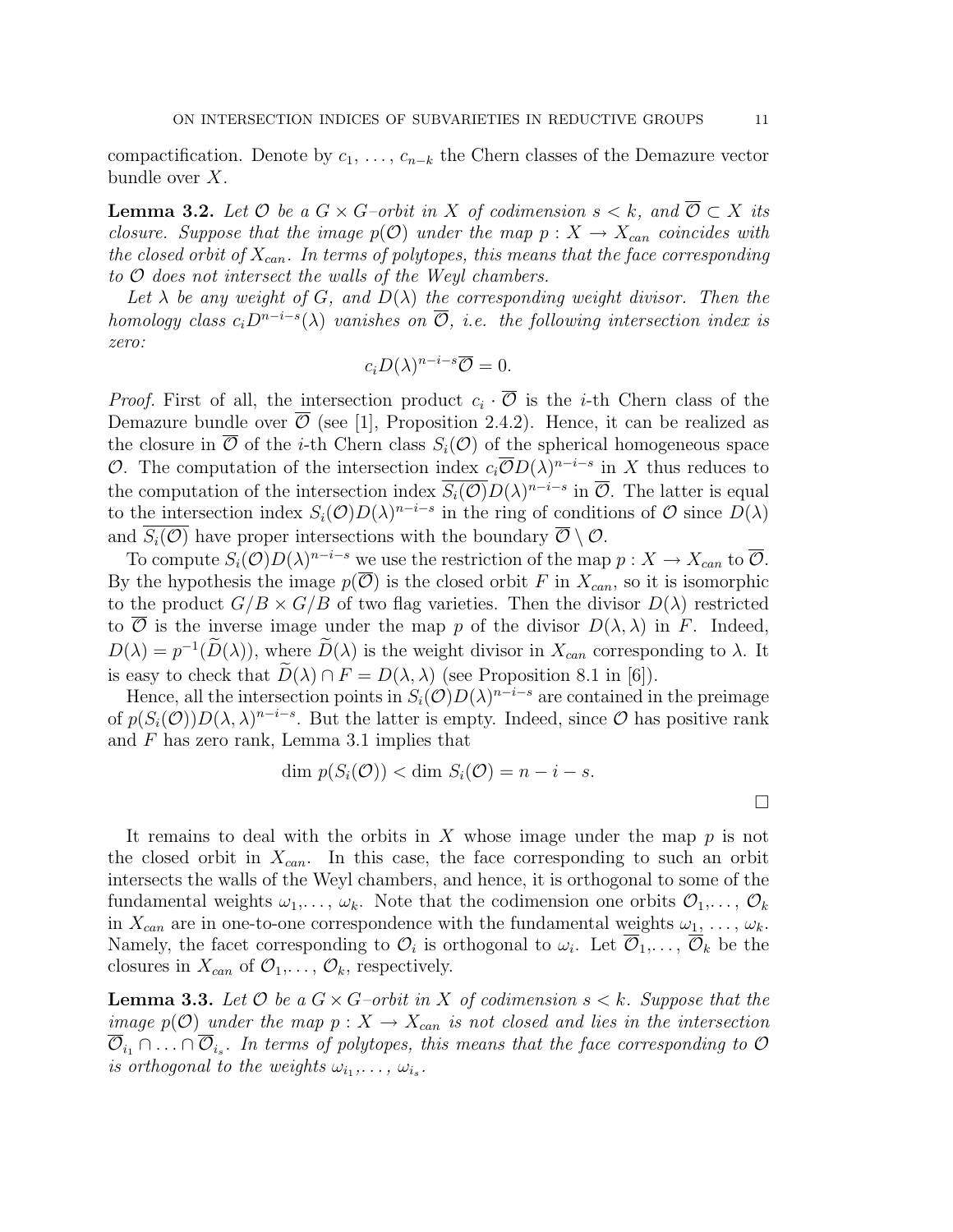Let  $\lambda$  be any linear combination of the weights  $\omega_{i_1}, \ldots, \omega_{i_s}$ . Then

$$
c_i D(\lambda)^{n-i-s} \overline{\mathcal{O}} = 0.
$$

*Proof.* We use the  $G \times G$ -equivariant map r from  $\overline{\mathcal{O}}_{i_1} \cap \ldots \cap \overline{\mathcal{O}}_{i_s}$  to a partial flag variety  $G/P \times G/P$  constructed in [6] (see [6] Lemma 5.1 for details). Consider the compactification  $X_{i_1,\dots,i_s}$  of G corresponding to the irreducible representation  $\pi_{i_1,\dots,i_s}$  whose highest weight lies strictly inside the cone spanned by  $\omega_{i_1},\dots,\omega_{i_s}$ . This compactification has a unique closed orbit  $G/P \times G/P$ , where  $P \subset G$  is the stabilizer of the highest weight vector in the representation  $\pi_{i_1,\dots,i_s}$ . Clearly, the fan of the Weyl chambers and their faces subdivides the normal fan of the weight polytope of  $\pi_{i_1,\dots,i_s}$ . Hence, by Theorem 2.1 there is an equivariant map  $r: X_{can} \to X_{i_1,\dots,i_s}$ . This map takes  $\overline{\mathcal{O}}_{i_1} \cap \ldots \cap \overline{\mathcal{O}}_{i_s}$  to the closed orbit  $G/P \times G/P$ .

The composition  $rp$  maps the orbit  $\mathcal O$  to the closed orbit  $G/P \times G/P$  of  $X_{i_1,\ldots,i_s}$ . It is easy to show that the divisor  $D(\lambda)$  restricted to  $\mathcal O$  is the preimage of the divisor  $D(\lambda, \lambda) \subset G/P \times G/P$  under this map (see [6] Section 8.1). Now repeat the arguments of the proof of Lemma 3.2.

 $\Box$ 

These two lemmas imply the following vanishing result.

**Corollary 3.4.** Let  $\mathcal O$  be any  $G \times G$ -orbit in X of codimension  $s < k$ , and let F be the face of the polytope of X that corresponds to  $\mathcal{O}$ . The intersection index

$$
c_i D(\lambda_1) \ldots D(\lambda_{n-i-s}) \overline{\mathcal{O}}
$$

vanishes in the cohomology ring of  $X$  in the following two cases:

1) The face F does not intersect the walls of the Weyl chambers. Then weights  $\lambda_1, \ldots, \lambda_{n-i-s}$  are any weights of G.

2) The face F intersects a wall of the Weyl chambers and weights  $\lambda_1, \ldots, \lambda_{n-i-s}$ are orthogonal to F (with respect to the inner product  $(\cdot, \cdot)$  on  $L_T \otimes \mathbb{R}$  defined in the Introduction).

### 4. Proof of Theorem 1.2

We use notation of Subsections 2.2 and 2.3. Let  $X$  be any regular compactification lying over the compactification  $X_{\pi}$ . Then the closure  $\overline{H}_{\pi}$  of  $H_{\pi}$  in X has proper intersections with all  $G \times G$ –orbits in X, and thus  $S_i H^{n-i}_{\pi}$  coincides with the intersection index  $\overline{S}_i \overline{H}_{\pi}^{n-i}$  $\int_{\pi}^{n-i}$  in the cohomology ring of X.

Assume that X corresponds to a representation of G with the weight polytope  $P_0$ . Let us compute  $\overline{S}_i D^{n-i}$  for a divisor D under the assumption that the polytope P corresponding to D is analogous to  $P_0$ . After we establish the formula of Theorem 1.2 for such divisors, it will automatically extend to the other divisors (in particular, for  $\overline{H}_{\pi}$ ) since any virtual polytope analogous to  $P_0$  is a linear combination of polytopes analogous to  $P_0$ . Since X is regular,  $P_0$  and hence P are simple.

All computations are carried in the cohomology ring of X. First, break  $D^{n-i}$  into monomials of the form  $\overline{\mathcal{O}}_{i_1} \dots \overline{\mathcal{O}}_{i_k} D(\lambda_1) \dots D(\lambda_{n-i-k}),$  where  $i_1, \dots, i_k$  are distinct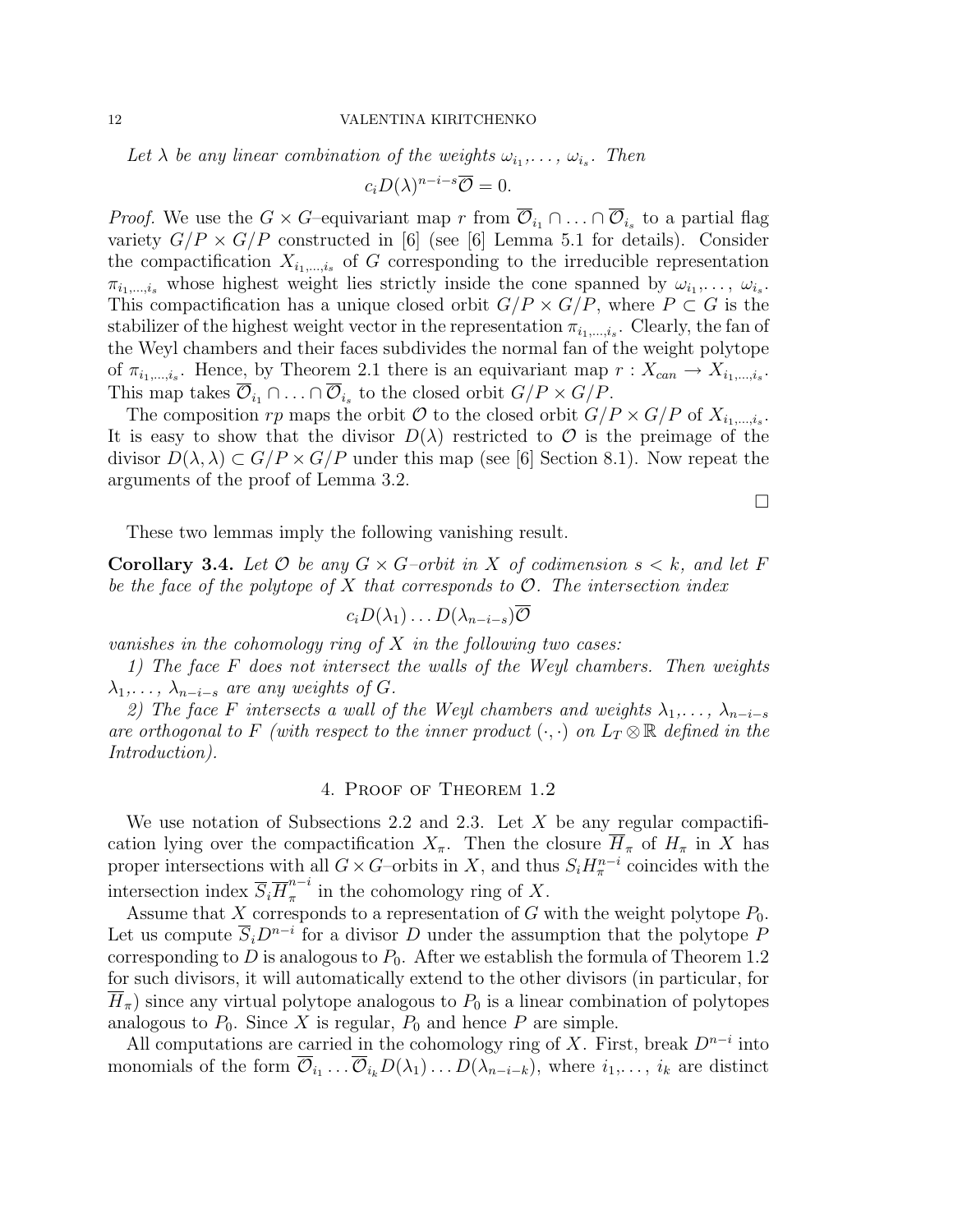integers from 1 to l and  $\lambda_1, \ldots, \lambda_{n-i-k}$  are weights. Then every such monomial can be computed explicitly, since the intersection  $\overline{\mathcal{O}}_{i_1} \cap \ldots \cap \overline{\mathcal{O}}_{i_k}$  is either empty or isomorphic to the product of two flag varieties.

Since we are going to intersect  $D^{n-i}$  with  $\overline{S}_i$  we can ignore all monomials that are annihilated by  $\overline{S}_i$ . Recall that  $\overline{S}_i$  is the *i*-th Chern class of the Demazure bundle over X. In particular, Corollary 3.4 implies that  $\overline{S}_i$  annihilates the ideal  $I \subset H^*(X)$ generated by the monomials of the form  $D(\lambda_1) \dots D(\lambda_{n-i-s})\overline{\mathcal{O}}$  such that either the face of P corresponding to the codimension  $s < k$  orbit  $\mathcal O$  does not intersect the walls of the Weyl chambers or, if it does, the weights  $\lambda_1, \ldots, \lambda_{n-i-s}$  are orthogonal to this face.



 $\Box$   $F \subset P$  choose a point  $\lambda_F \in F$  as follows. To keep track of our calculations we use a subdivision of the polytope  $P \cap \mathcal{D}$  into simplices coming from the barycentric subdivision of P described below. For each face If  $F$  does not intersect the walls of the Weyl chamber  $\mathcal{D}$ , then  $\lambda_F$  is any point in the interior of the face. Otherwise, choose  $\lambda_F$  so that the corresponding vector is orthogonal to the face F (in particular,  $\lambda_F$  will belong to the intersection of the face with a wall of  $D$ .) If  $F = P$  take  $\lambda_F = 0$ .

An  $s$ –flag F is the collection  $\{F_1 \supset \ldots \supset$  $F_s$  of  $s \leq k$  nested faces of P such that each of them intersects  $\mathcal{D}$ , and  $F_i$  has codimension i in P. Denote by  $\mathcal{O}_{\mathcal{F}}$  the closure in X of the orbit corresponding to the last face  $F_s$ , and by  $\Delta_{\mathcal{F}}$  the s–dimensional simplex with the vertices 0,  $\lambda_{F_1}, \ldots$ ,  $\lambda_{F_s}$ . In particular, when  $s = k$ , the simplex  $\Delta_{\mathcal{F}}$  has full dimension and the orbit  $\mathcal{O}_{\mathcal{F}}$ is closed. The polytope  $\mathcal{D} \cap P$  is the union of simplices  $\Delta_{\mathcal{F}}$  over all possible k–flags  ${\mathcal F}$ .

**Example.** Take  $G = PSL_3(\mathbb{C})$ , and let  $X = X_{can}$  be its wonderful compactification. Let divisor  $D$  be a hyperplane section corresponding to the irreducible representation with a strictly dominant highest weight  $\lambda$ . In this case, P is a hexagon symmetric under the action of the Weyl group, with two edges  $\Gamma_1$  and  $\Gamma_2$  intersecting D. Then  $\lambda_i = \lambda_{\Gamma_i} \in \Gamma_i$  is orthogonal to  $\Gamma_i$  for  $i = 1, 2$  and  $\Gamma_1 \cap \Gamma_2 = \lambda$ . The subdivision of  $P \cap \mathcal{D}$  into simplices consists of two triangles  $\Delta_1$  and  $\Delta_2$  with the vertices 0,  $\lambda_1$ ,  $\lambda$  and 0,  $\lambda_2$ ,  $\lambda$ , respectively (see the figure).

**Lemma 4.1.** Denote by  $f_d(x_1, \ldots, x_k)$  the sum of all monomials of degree d in k variables  $x_1, \ldots, x_k$ . The following identity holds in the cohomology ring of X modulo the ideal I:

$$
D^{n-i} \equiv k! \sum_{\mathcal{F}} \text{Vol}(\Delta_{\mathcal{F}}) f_{n-k-i}(D, D(\lambda_{F_1}), \dots, D(\lambda_{F_{k-1}})) \mathcal{O}_{\mathcal{F}} \pmod{I},
$$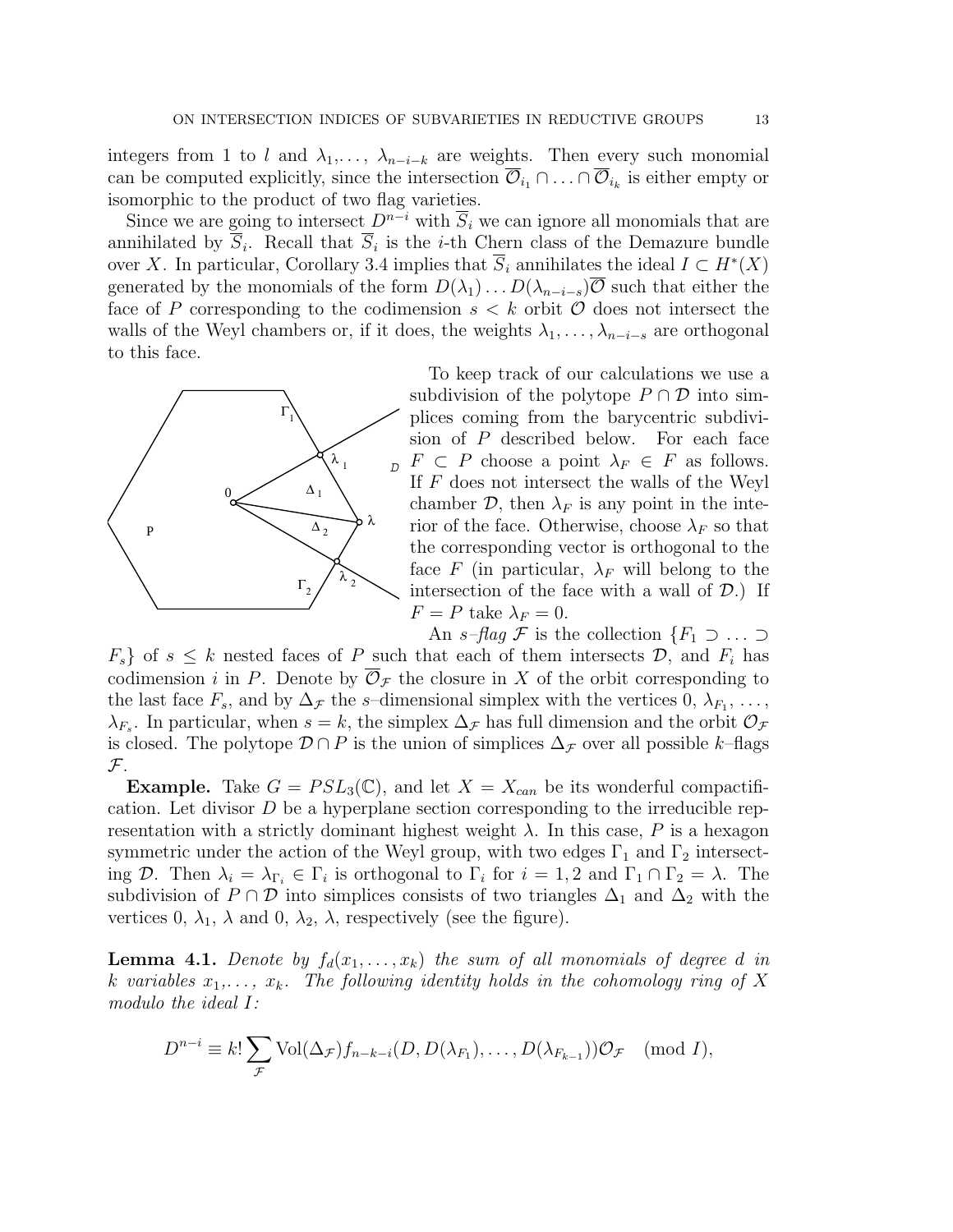#### 14 VALENTINA KIRITCHENKO

where the sum is taken over all possible k–flags  $\mathcal{F} = \{F_1 \supset \ldots \supset F_k\}$ . The volume form Vol is normalized so that the covolume of  $L_T$  is equal to 1.

Proof. We will prove the following more general statement for s-flags. Denote by  $f_{d,s}(x_1,\ldots,x_s)$  the sum of all monomials of degree d in s variables.

Recall that  $\Gamma_1, \ldots, \Gamma_l$  denote the facets of P that intersect the Weyl chamber  $\mathcal{D}$ . An s-flag can be alternatively described by an ordered collection of facets  $\Gamma_{i_1}, \ldots, \Gamma_{i_s}$ such that their intersection  $\Gamma_{i_1} \cap \ldots \cap \Gamma_{i_s}$  has codimension s. Then  $F_j = \Gamma_{i_1} \cap \ldots \cap \Gamma_{i_j}$ . This is a one-to-one correspondence, since the polytope  $P$  is simple. Assign to each s-flag  $\mathcal F$  the following number

$$
c_{\mathcal{F}} = h_{i_1}(P)[h_{i_2}(P) - h_{i_2}(\lambda_{F_1})] \dots [h_{i_s}(P) - h_{i_s}(\lambda_{F_{s-1}})].
$$

In particular, when  $s = k$ , i.e.  $F_s$  is just a vertex, the number  $c_{\mathcal{F}}$  coincides with the volume of  $\Delta_{\mathcal{F}}$  times k!. Indeed, by a unimodular linear transformation of  $L_T \otimes \mathbb{R}$  we can map the hyperplanes containing the facets  $\Gamma_{i_1}, \ldots, \Gamma_{i_s}$  to the coordinate hyperplanes. Then  $[h_{i_j}(P) - h_{i_j}(\lambda_{F_{j-1}})]$  is just the Euclidean distance from the vertex  $\lambda_{F_{j-1}}$  of  $\Delta_{\mathcal{F}}$  to the hyperplane containing  $\Gamma_{i_j}$ . Note that to define volumes we do not use the inner product  $(\cdot, \cdot)$  on the lattice  $L_T$ . We only use the lattice itself.

Then for any integer s such that  $1 \leq s \leq k$  the following is true:

$$
D^{n-i} \equiv \sum_{\mathcal{F}} c_{\mathcal{F}} f_{n-s-i,s}(D, D(\lambda_{F_1}), \dots, D(\lambda_{F_{s-1}})) \overline{\mathcal{O}}_{\mathcal{F}} \pmod{I},\tag{1}
$$

where the sum is taken over all  $s$ -flags.

**Example:** If G is a complex torus, formula (1) is still meaningful but looks much simpler and reduces to  $\overline{\phantom{a}}$ 

$$
D^s = \sum_{\mathcal{F}} c_{\mathcal{F}} \overline{\mathcal{O}}_{\mathcal{F}}.
$$

Prove formula (1) by induction on s. We use the notations of Subsection 2.3. For  $s = 1$ , the statement coincides with the decomposition  $D = h_1(P)\overline{O}_1 + \cdots + h_l(P)\overline{O}_l$ from Lemma 2.3.

Assume that the formula is proved for some  $s < k$ . Prove it for  $s + 1$ . We now deal separately with each term on the right hand side of formula (1). First subtract from every term  $f_{n-s-i,s}(D, D(\lambda_{F_1}), \ldots, D(\lambda_{F_{s-1}}))\overline{\mathcal{O}}_{\mathcal{F}}$  the element  $f_{n-s-i,s}(D(\lambda_{F_s}), D(\lambda_{F_1}), \ldots, D(\lambda_{F_{s-1}}))\overline{\mathcal{O}}_{\mathcal{F}}$  of the ideal *I*. This operation does not change the identity (1). A simple calculation shows that

 $f_{n-s-i,s}(x, x_1, \ldots, x_{s-1}) - f_{n-s-i,s}(x_s, x_1, \ldots, x_{s-1}) = (x-x_s)f_{n-s-i-1,s+1}(x, x_1, \ldots, x_{s-1}, x_s).$ Hence, after subtraction we can rewrite the difference as

$$
(D-D(\lambda_{F_s}))f_{n-s-i-1,s+1}(D,D(\lambda_{F_1}),\ldots,D(\lambda_{F_s}))\overline{\mathcal{O}}_{\mathcal{F}}.
$$

Since  $\lambda_s$  lies in the intersection of s facets  $\Gamma_{i_1}, \ldots, \Gamma_{i_s}$ , Corollary 2.5 implies that

$$
(D - D(\lambda_{F_s}))\overline{\mathcal{O}}_{\mathcal{F}} = \sum_{j \neq i_1, \dots, i_s} [h_j(P) - h_j(\lambda_{F_s})] \overline{\mathcal{O}}_j \overline{\mathcal{O}}_{\mathcal{F}}.
$$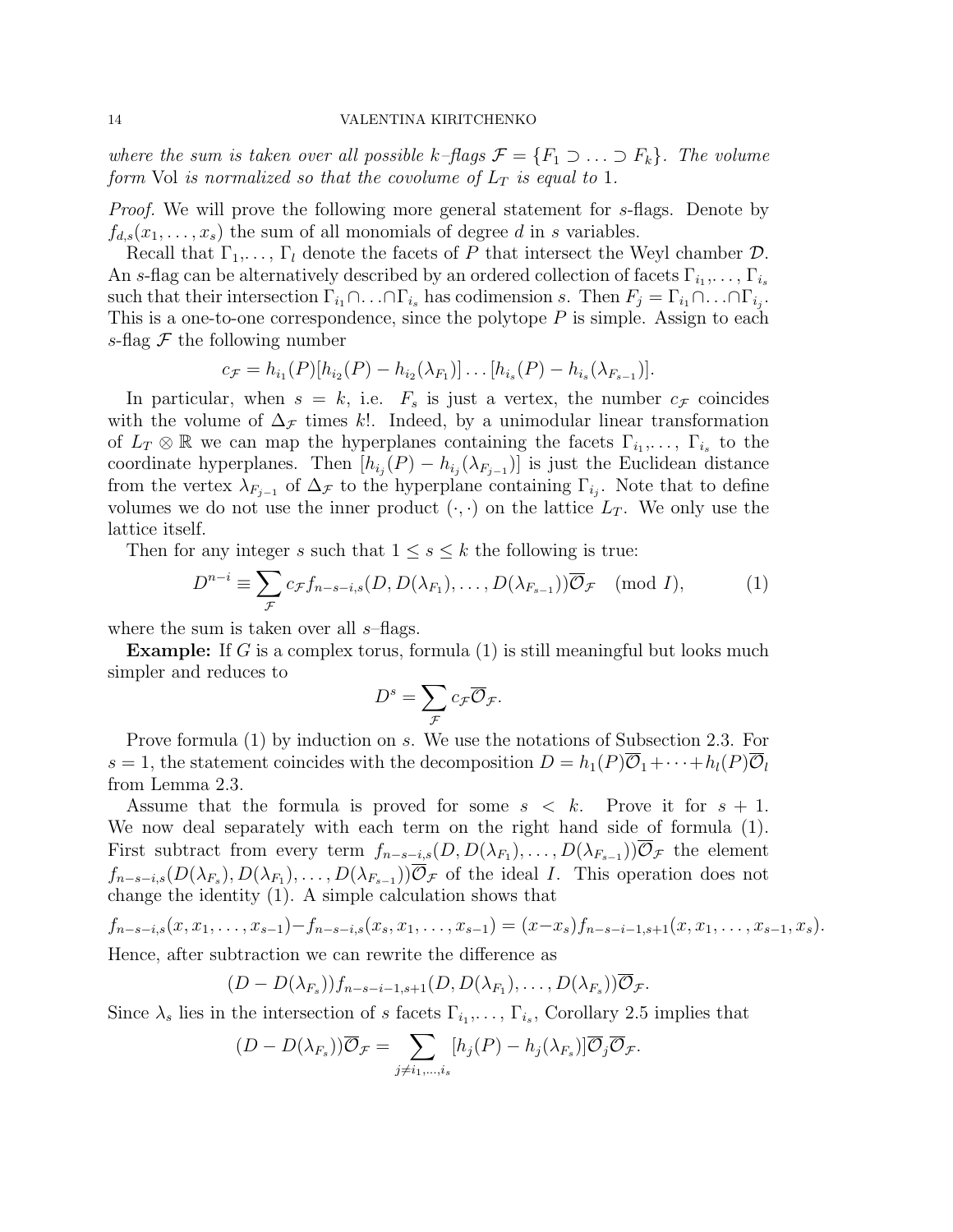Note that  $\overline{\mathcal{O}}_j\overline{\mathcal{O}}_{\mathcal{F}}$  is empty if and only if the intersection of  $\Gamma_j$  with  $\Gamma_{i_1}\cap\ldots\cap\Gamma_{i_s}$  is empty. Hence,  $\overline{\phantom{a}}$ 

$$
(D - D(\lambda_{F_s}))\overline{\mathcal{O}}_{\mathcal{F}} = \sum_{\mathcal{F}'}[h_j(P) - h_j(\lambda_{F_s})]\overline{\mathcal{O}}_{\mathcal{F}'},
$$

where the sum is taken over all  $(s+1)$ -flags  $\mathcal{F}'$  that extend  $\mathcal{F}$ , i.e.  $\mathcal{F}' = \{F_1 \supset \dots \supset$  $F_s \supset F_s \cap \Gamma_j$ .

It remains to compute the term

$$
\overline{S}_i \cdot f_{n-k-i}(D, D(\lambda_{F_1}), \dots, D(\lambda_{F_{k-1}})) \mathcal{O}_{\mathcal{F}}
$$
\n
$$
(2)
$$

for each k-flag F. Suppose that the closed orbit  $\mathcal{O}_{\mathcal{F}}$  is the intersection of k hypersurfaces  $\overline{\mathcal{O}}_{i_1},\ldots,\overline{\mathcal{O}}_{i_k}$ . Then for any other codimension 1 orbit  $\mathcal{O}_j$  (such that  $j \neq i_1, \ldots, i_k$ , the intersection  $\mathcal{O}_{\mathcal{F}} \cap \overline{\mathcal{O}}_j$  is empty. Hence, D in (2) can be replaced by  $D(\lambda_{F_k})$  since

$$
D = D(\lambda_{F_k}) + \sum_{j \neq i_1, \dots, i_k} (h_j(P) - h_j(\lambda_{F_k})) \overline{O}_j.
$$

Note also that the evaluation of (2) reduces to the computation of intersection indices in  $\mathcal{O}_\mathcal{F}$ , which is the product of two flag varieties. We have that  $\overline{S}_i \cdot \mathcal{O}_\mathcal{F} = c_i(\mathcal{O}_\mathcal{F})$  and  $D(\lambda) \cdot \mathcal{O}_{\mathcal{F}} = D(\lambda, \lambda)$ . Here  $c_i(\mathcal{O}_{\mathcal{F}})$  is the *i*-th Chern class of the tangent bundle of  $\mathcal{O}_{\mathcal{F}}$ , which coincides with the Demazure bundle over  $\mathcal{O}_{\mathcal{F}}$  since  $\mathcal{O}_{\mathcal{F}}$  is closed. Hence,

$$
\overline{S}_{i}f_{n-k-i}(D(\lambda_{F_k}), D(\lambda_{F_1}), \dots, D(\lambda_{F_{k-1}}))\mathcal{O}_{\mathcal{F}} =
$$
  
=  $c_i(G/B \times G/B)f_{n-k-i}(D(\lambda_{F_1}, \lambda_{F_1}), \dots, D(\lambda_{F_k}, \lambda_{F_k})).$  (3)

The intersection product in the right hand side of this formula is taken in  $G/B \times$  $G/B$ .

The function  $F_i(\lambda) = c_i(G/B \times G/B)D(\lambda, \lambda)^{n-k-i}$  can be expressed explicitly in terms of the function  $F$  defined in the Introduction, since the  $i$ -th Chern class of  $G/B \times G/B$  is the term of degree i in the intersection product

$$
\prod_{\alpha \in R^+} (1 + D(\alpha, 0))(1 + D(0, \alpha)).
$$

One way to compute  $F_i$  is as follows. Let  $\mathbb{D}$  and  $[\mathbb{D}]_i$  be the differential operators defined in the Introduction. Then

$$
F_i(x) = (n - k - i)! [\mathbb{D}]_i F(x, x).
$$

This easily follows from the formula for the polarization mentioned in Subsection 2.5 and the fact that  $D^{n-k}(\lambda, \lambda) = (n-k)! F(\lambda, \lambda)$ .

We can now apply Proposition 2.6 to convert the sum (3) into the integral over the simplex  $\Delta_{\mathcal{F}}$ . Indeed, by definition of the function  $f_{n-k-i}$  we have that (3) can be rewritten as  $\overline{\phantom{a}}$ 

$$
\sum_{i_1+\ldots+i_k=n-k-i} (F_i)_{pol}(\underbrace{\lambda_{F_1},\ldots,\lambda_{F_1}}_{i_1},\ldots,\underbrace{\lambda_{F_k},\ldots,\lambda_{F_k}}_{i_k}).
$$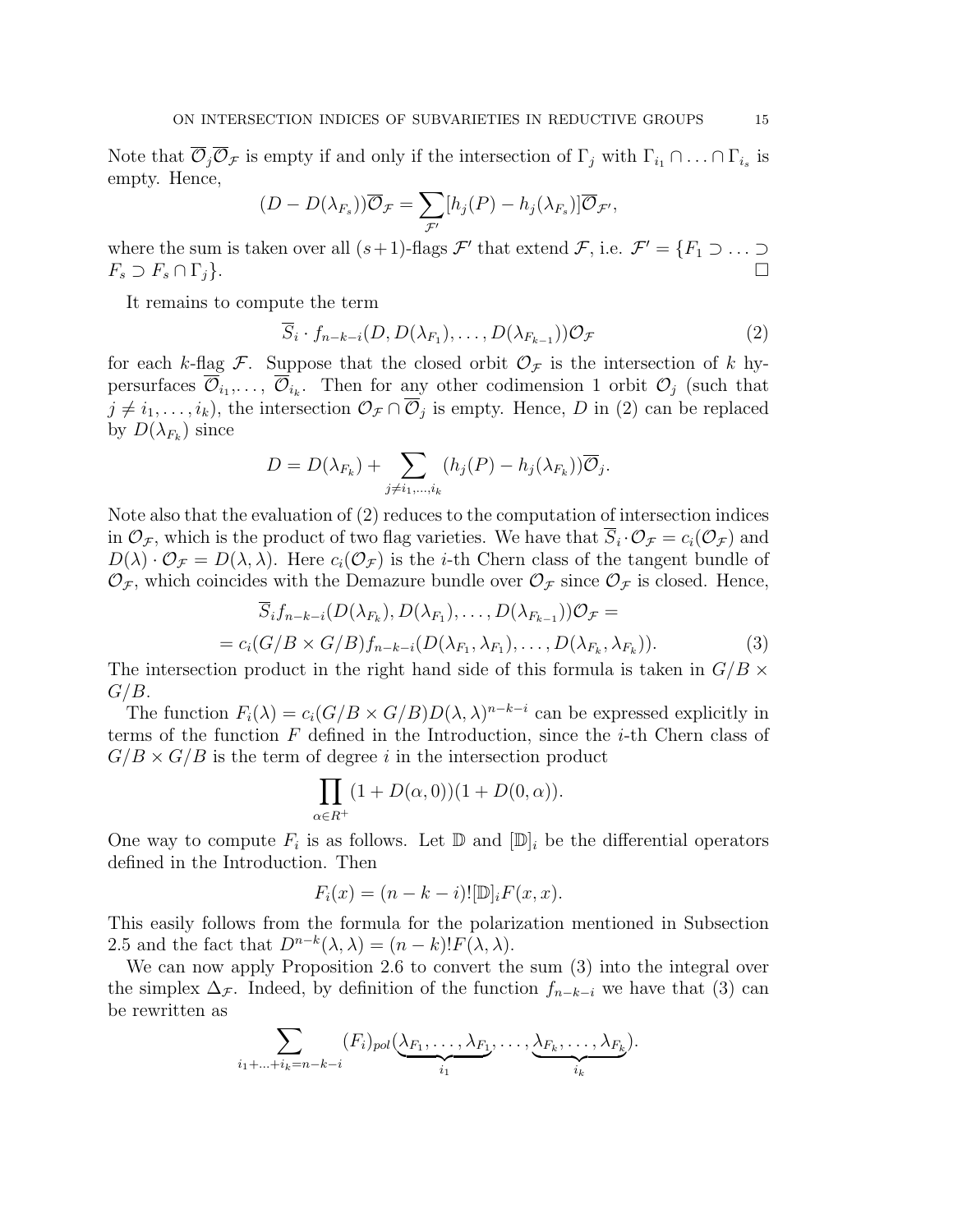This is equal to the integral

$$
\binom{n-i}{k} \int\limits_{\Delta_{\mathcal{F}}} F_i(x) dx / \text{Vol}(\Delta_{\mathcal{F}})
$$

by Proposition 2.6 applied to the simplex  $\Delta_{\mathcal{F}}$  (with the vertices 0,  $\lambda_{F_1}, \ldots, \lambda_{F_k}$ ) and to the function  $F_i(x)$ . Combining this with Lemma 4.1 we get

$$
\overline{S}_i D^{n-i} = \frac{(n-i)!}{(n-k-i)!} \sum_{\mathcal{F}} \int_{\Delta_{\mathcal{F}}} F_i(x) dx = (n-i)! \int_{P \cap \mathcal{D}} [\mathbb{D}]_i F(x, x) dx.
$$

Note that when  $i = 0$ , we get the Brion–Kazarnovskii formula.

# 5. Example

In this section, I give an example of computation of the Euler characteristic using Theorems 1.2 and 1.3. Namely, for the group  $G = SL_3(\mathbb{C})$ , I compute the Euler characteristic of a hyperplane section corresponding to an irreducible representation.

Let  $\pi$  be the irreducible representation of  $SL_3(\mathbb{C})$  with the highest weight  $\lambda =$  $m\omega_1 + n\omega_2$ , where  $\omega_1$ ,  $\omega_2$  are the fundamental weights of  $SL_3(\mathbb{C})$ , and m and n are nonnegative integers. Take a generic hyperplane section  $H_{\pi}$  corresponding to the representation  $\pi$ . We first find  $S_i H^{n-i}_{\pi}$ . The dimension of  $SL_3(\mathbb{C})$  is 8, and the rank is 2, so there are 6 nontrivial Chern classes  $S_1, \ldots, S_6$ .

Let us compute all ingredients of the formula of Theorem 1.2. The weight polygon  $P_{\pi}$  of  $\pi$  is depicted on the figure above. The domain  $P_{\pi} \cap \mathcal{D}$  is the union of two triangles  $\Delta_1$  and  $\Delta_2$ . The positive roots of  $SL_3(\mathbb{C})$  are  $\alpha_1 = 2\omega_1 - \omega_2$ ,  $\alpha_2 = 2\omega_2 - \omega_1$ and  $\alpha_1+\alpha_2$ . Write D and F in the coordinates  $(s, t; \tilde{s}, t)$  in  $(L_T \oplus L_T) \otimes \mathbb{R}$  associated with the basis  $\{\alpha_1, \alpha_2\}$  in  $L_T \otimes \mathbb{R}$ :

$$
\mathbb{D} = (1+\partial_s)(1+\partial_t)(1+\partial_s+\partial_t)(1+\partial_{\tilde{s}})(1+\partial_{\tilde{t}})(1+\partial_{\tilde{s}}+\partial_{\tilde{t}}).
$$

Since  $\rho = \alpha_1 + \alpha_2$  and  $(\alpha_1, \omega_1) = (\alpha_2, \omega_2) = 1$ ,  $(\alpha_1, \omega_2) = (\alpha_2, \omega_1) = 0$  we have that

$$
F = \frac{1}{4}(2s - t)(2t - s)(t + s)(2\tilde{s} - \tilde{t})(2\tilde{t} - \tilde{s})(\tilde{t} + \tilde{s}).
$$

If we plug  $\mathbb D$  and F in the formula of Theorem 1.2 and integrate, we get that  $H_{\pi}^8 = 3(m^8 + 16m^7n + 112m^6n^2 + 448m^5n^3 + 700m^4n^4 + 448m^3n^5 +$  $112m^2n^6 + 16mn^7 + n^8$ ;  $S_1H_{\pi}^7 = 18(m+n)(m^6 + 13m^5n + 71m^4n^2 + 139m^3n^3 + 71m^2n^4 + 13mn^5 + n^6);$  $S_2H_\pi^6 = 54(m^6 + 12m^5n + 50m^4n^2 + 80m^3n^3 + 50m^2n^4 + 12mn^5 + n^6);$  $S_3H_\pi^5 = 90(m+n)(m^4+9m^3n+19m^2n^2+9mn^3+n^4);$  $S_4H_\pi^4 = 18(5m^4 + 40m^3n + 72m^2n^2 + 40mn^3 + 5n^4);$  $S_5H_\pi^3 = 54(m+n)(m^2+5mn+n^2);$